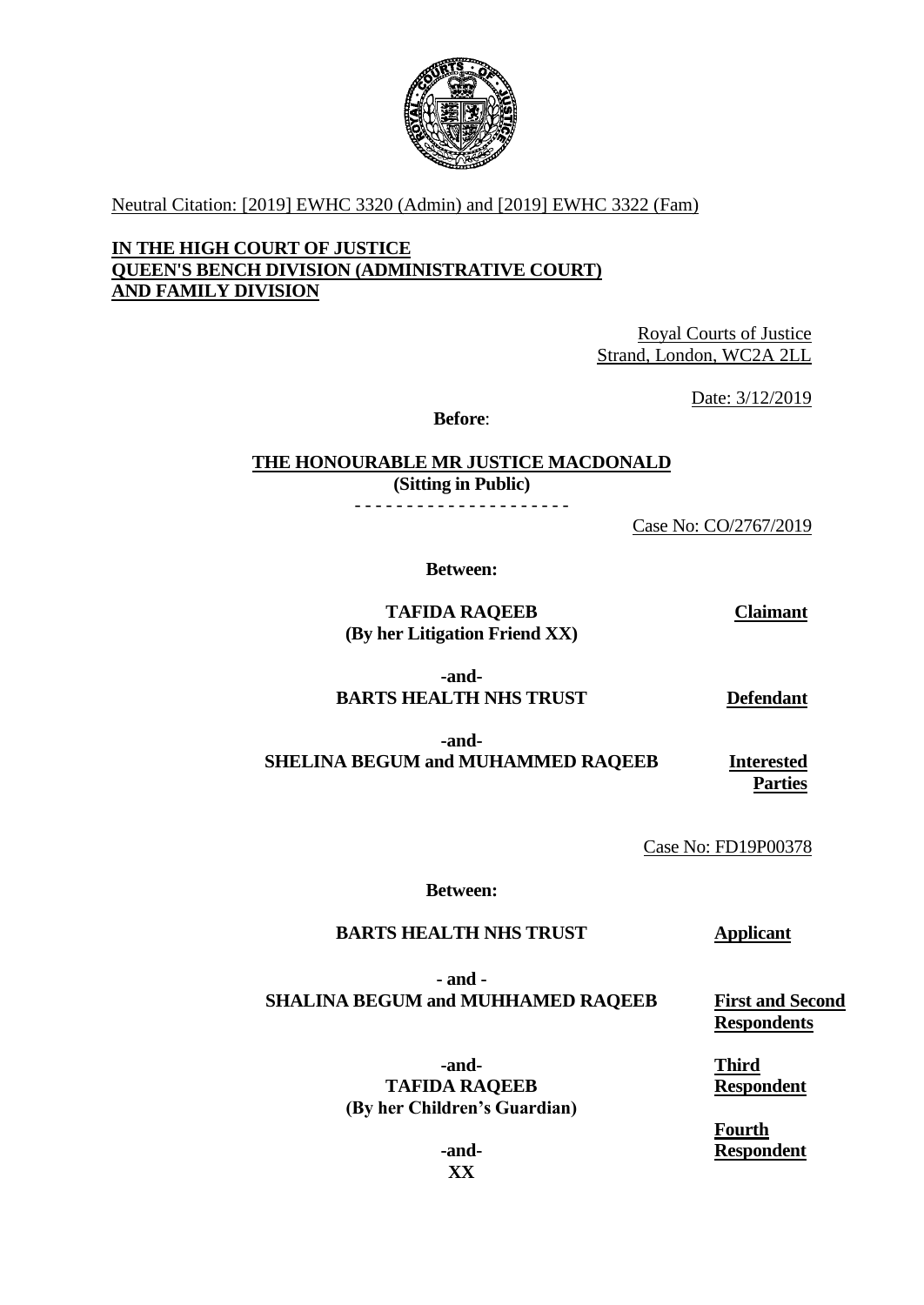**Miss Katie Gollop QC and Mr Eliot Gold** (instructed by **Kennedys LLP**) for the **Applicant in FD19P00378 and Defendant in CO/2767/2019 Mr David Lock QC and Mr Bruno Quintavalle** (instructed by **Sinclairs Law**) for the **First and Second Respondents in FD19P00378 and Interested Parties in CO/2767/2019 Mr Vikram Sachdeva QC, Ms Nicola Kohn and Mr Alan Bates** (instructed by **Irwin Mitchell LLP**) for the **Claimant in CO/2767/209 and the Interested Party in FD19P00378 Mr Michael Gration** (instructed by **CAFCASS Legal**) for the **Third Respondent in FD19P00378** 

**Hearing Dates:** 9 to 13 September 2019

# **Approved Judgment**

I direct that pursuant to CPR PD 39A para 6.1 no official shorthand note shall be taken of this Judgment and that copies of this version as handed down may be treated as authentic.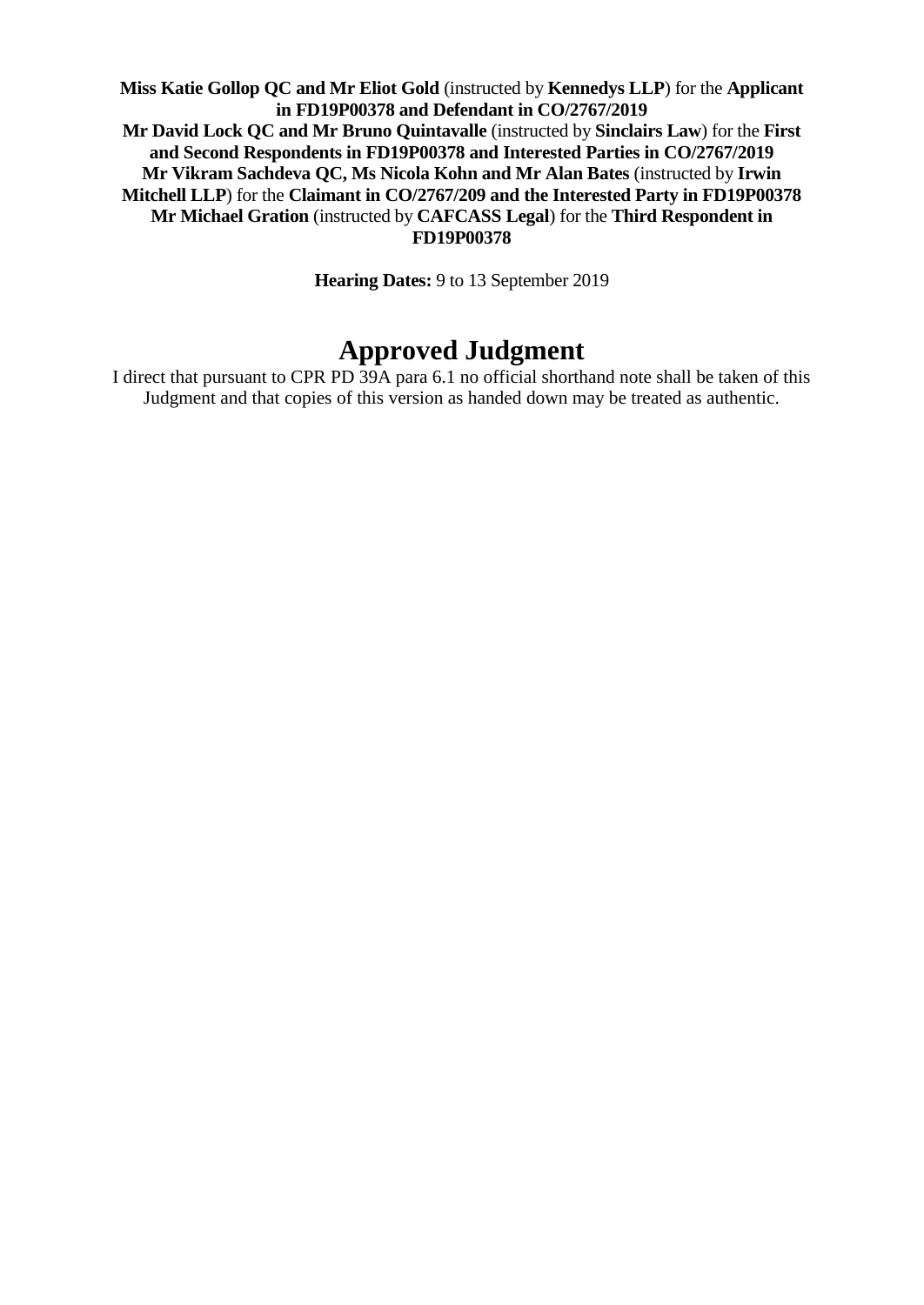#### **Mr Justice MacDonald:**

#### INTRODUCTION

- 1. I am concerned with an application for costs arising out of linked matters in the Administrative Court and the Family Division concerning Tafida Raqeeb, born on 10 June 2014 and now aged five years old. The applications with which the court has been seised are an application by Tafida for judicial review of the decision by the Barts Health NHS Trust (hereafter 'the Trust') to refuse to permit Tafida to travel to Italy for continued life-sustaining treatment and an application by the Trust under the Children Act 1989 for declarations that it is in Tafida's best interests for her current life-sustaining treatment to be withdrawn, a course of action that would have lead inevitably to her death. An application for costs is made by Tafida in the judicial review proceedings and by the parents within the proceedings under the Children Act 1989.
- 2. Tafida is represented in the application for judicial review by Mr Vikram Sachdeva, Queen's Counsel, and Ms Nicola Kohn through her litigation friend, XX, a relative. The Trust is the defendant to the application for judicial review and is represented by Miss Katie Gollop, Queen's Counsel and Mr Eliot Gold of counsel. Tafida's parents, Shelina Begum and Muhammed Abdul Raqeeb are interested parties in the application for judicial review, represented by Mr David Lock, Queen's Counsel and Mr Bruno Quintavalle. In the proceedings under the Children Act 1989 the Trust is the applicant and the parents and XX are respondents to those applications, each party with the same legal representation as set out above. Tafida is a party to the application under the Children Act 1989 and is represented by Mr Michael Gration of counsel through her Children's Guardian, Kay Demery.
- 3. It is not necessary once again to set out the background to this matter. That background is set out in *Raqeeb v Barts Health NHS Trust* [2019] EWHC 2531 (Admin) and [2019] EWHC 2530 (Fam)). At the conclusion of the final hearing in this matter I made the following decisions:
	- i) In the proceedings for judicial review, I found that the decision of the Trust was unlawful but declined to grant relief to Tafida on her application for judicial review.
	- ii) In the proceedings under the Children Act 1989 I dismissed the application of the applicant NHS Trust for an order under s 8 of the Children Act 1989.
- 4. Within this context, Tafida, as claimant in the judicial review proceedings contends that she succeeded in her claim for judicial review and that costs should follow the event. Tafida also appears to contend that she should recover the costs of the proceedings under the Children Act 1989, although the submissions of Mr Sachdeva QC and Ms Kohn on her behalf concentrate on the position in the judicial review proceedings. The parents do not seek to recover their costs in the judicial review proceedings but do seek an order for costs in the proceedings under the Children Act 1989. The Trust opposes the applications for costs in each set of proceedings and submits that in each set of proceedings the parties should bear their own costs.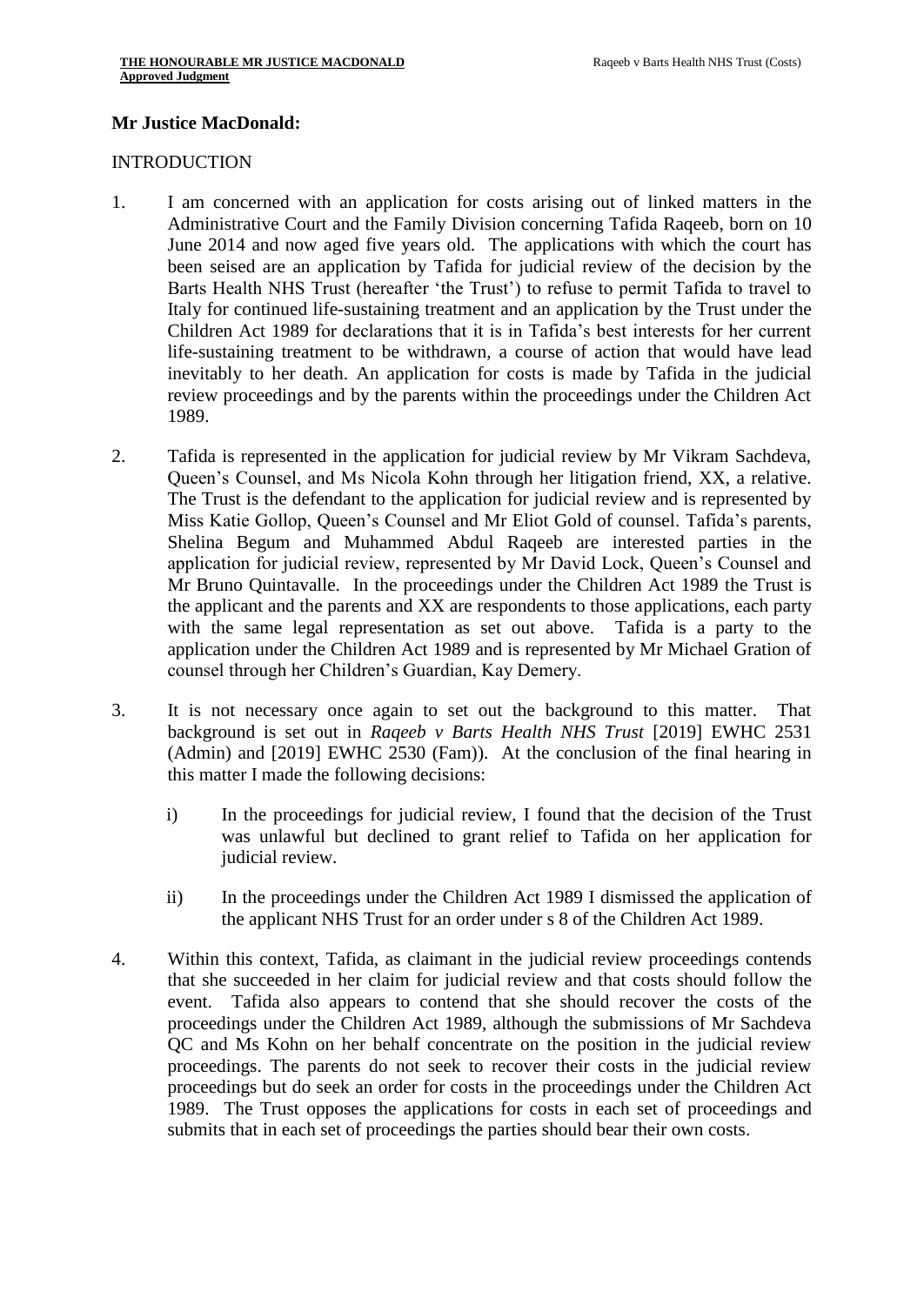5. At the conclusion of the substantive hearing I directed that the question of costs would be dealt with on paper. Within this context, I have received helpful written submissions on costs from each party, the last of those written submissions being received by the court on 29 October 2019.

## SUBMISSIONS

## *Proceedings for Judicial Review*

- 6. Within the foregoing context, Tafida as the claimant in the proceedings for judicial review contends through her litigation friend, that she was successful in her claim for judicial review and that, pursuant to the general rule in CPR 44.2(2) she is entitled, as the successful party, to her costs from the unsuccessful party, namely the Trust. Within this context of the matters the court is required to take into account when deciding the question of costs, Mr Sachdeva and Ms Kohn identify the key questions in this case as:
	- i) Who is the successful party?
	- ii) Should the normal rule that costs follow the event be followed or should an exception be made in the circumstances of this case?
- 7. Mr Sachdeva and Ms Kohn submit that Tafida is clearly the successful party in circumstances where:
	- i) The real issue in the case was whether or not it was lawful for the Trust to deny Tafida's directly effective Art 56 right to receive services in an EU Member State;
	- ii) The court clearly concluded that the decision of the Trust was amenable to judicial review;
	- iii) The court concluded that the decision of the Trust was unlawful and not only substantially impeded but made impossible the exercise by Tafida of her Art 56 rights;
	- iv) The claimant succeeded in establishing that Art 56 has "real significance" in cases where a protected party is seeking to be sent to an EU Member State for medical treatment.
- 8. In these circumstances, relying on the decision of the Supreme Court in *R (Hunt) v North Somerset Council* [2015] 1 WLR 3575, Mr Sachdeva and Ms Kohn submit that where a party who has been given leave to bring a claim for judicial review succeeds in establishing that the defendant acted unlawfully, some good reason will have to be shown why the claimant should not recover her reasonable costs. They submit that the Trust has advanced no good reason why it should not pay the costs in circumstances where the court has determined that its decision was unlawful.
- 9. Within this context, Mr Sachdeva and Ms Kohn submit that neither the fact that the court refused to quash the decision of the Trust having regard to the terms of s 31(2A) of the Senior Courts Act 1981 nor that the court limited its remedy to the judgment itself, amounts to a good reason for Tafida not to recover her reasonable costs, Mr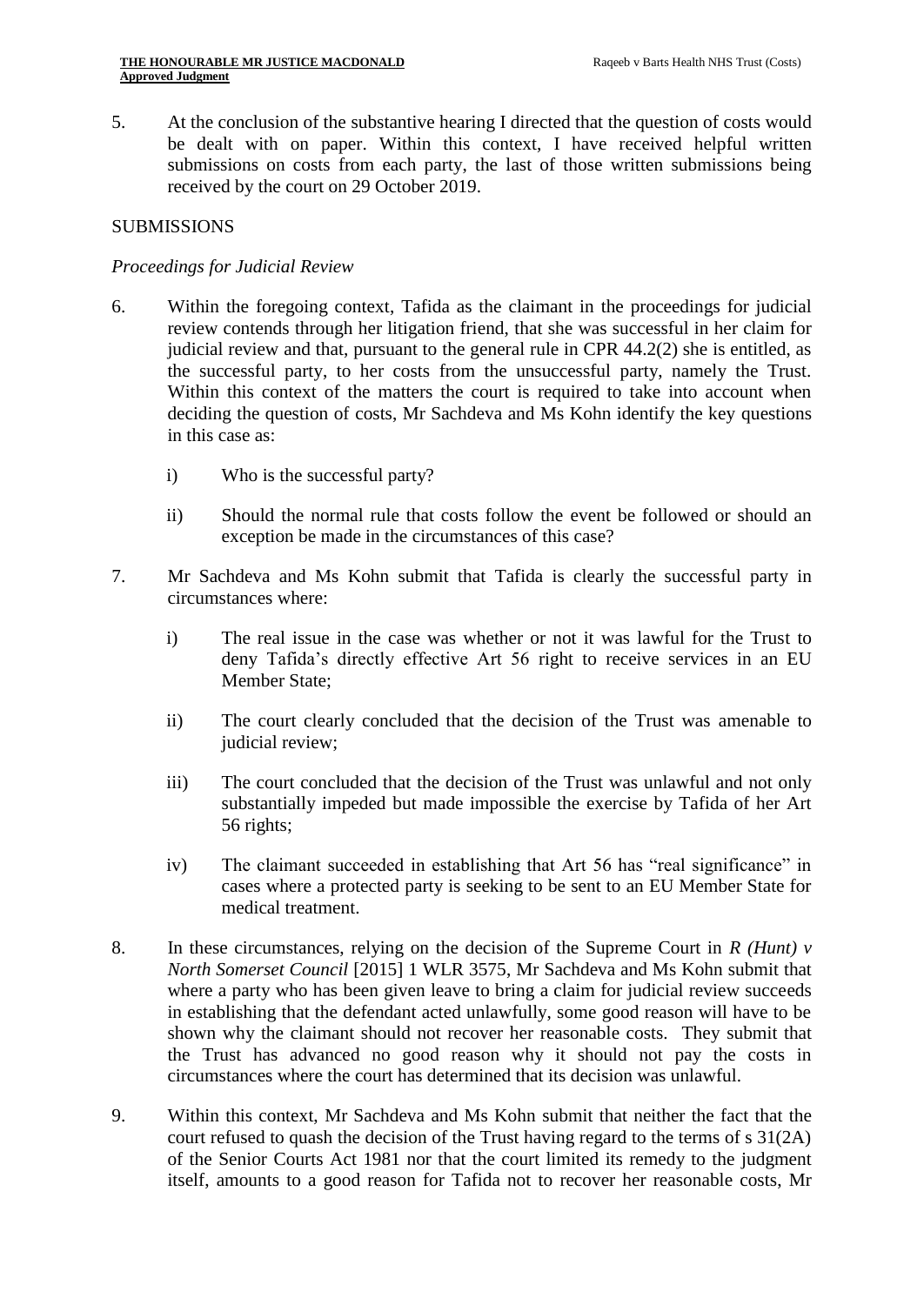Sachdeva and Ms Kohn submitting that s 31(2A) contains no suggestion that the costs of the claim should be refused in those cases where s 31(2A) applies.

- 10. In addition, Mr Sachdeva and Ms Kohn rely in certain respects on what they contend was the inappropriate conduct by the Trust of the litigation. In particular, Mr Sachdeva and Ms Kohn submit that:
	- i) Whilst the Trust refused on 7 July 2019 to agree the transfer of Tafida to Italy, it only issued proceedings to determine the question of Tafida's best interests once it was aware that a claim for judicial review was being made;
	- ii) The Trust ran arguments that were unreasonable, namely (a) that it had not taken any decision and (b) that any decision it had made was not justiciable;
	- iii) The Trust failed to file a proper pre-action response to the claim for judicial review providing an explanation for the decision made and including any relevant documents.
- 11. Within this context, Mr Sachdeva and Ms Kohn submit that an order should be made in favour of Tafida that the Trust pay her costs of both the judicial review proceedings and the proceedings under the Children Act 1989 and the inherent jurisdiction of the High Court on the standard basis. With respect to the claim for costs in the proceedings under the Children Act 1989 Mr Sachdeva and Ms Kohn do not address their submissions to the principles that ordinarily apply to the question of costs in such proceedings.
- 12. By their written submissions, Mr Lock QC and Mr Quintavalle make clear that the parents do not seek their costs in the claim for judicial review.
- 13. In response to the costs submissions made on behalf of Tafida in the proceedings for judicial review, the Trust seeks to resuscitate its assertion, which assertion formed a persistent theme at the final hearing, that Tafida (and those acting on her behalf) brought the claim for judicial review, and sought an anterior procedural ruling in those proceedings, in a calculated attempt to obviate the need for any decision by the Family Division as to her wider best interests or to defer such a decision until Tafida was a patient in the Gaslini Hospital, and in addition to obtain a mandatory order compelling her discharge to the Gaslini. The Trust submits that proving the unlawfulness of the Trust's decision was merely a step towards this ultimate, carefully calculated goal of avoiding a best interests decision for Tafida in the domestic courts.
- 14. Within this context, the Trust submits that it cannot be said that Tafida was successful in her claim for judicial review. First, the Trust contends that Tafida did not succeed in obviating the need for any decision by the Family Division as to her wider best interests or in deferring such a decision until Tafida was a patient in the Gaslini Hospital, which as I have noted the Trust contends was the motivation underlying the claim for judicial review. Second, the Trust reminds the court that Tafida was granted no remedy in the judicial review. Third, the Trust submits that the outcome of the judicial review was always going to lead to the court having to determine Tafida's best interests in proceedings under the Children Act 1989 and the Trust had already commenced the established, and correct procedure.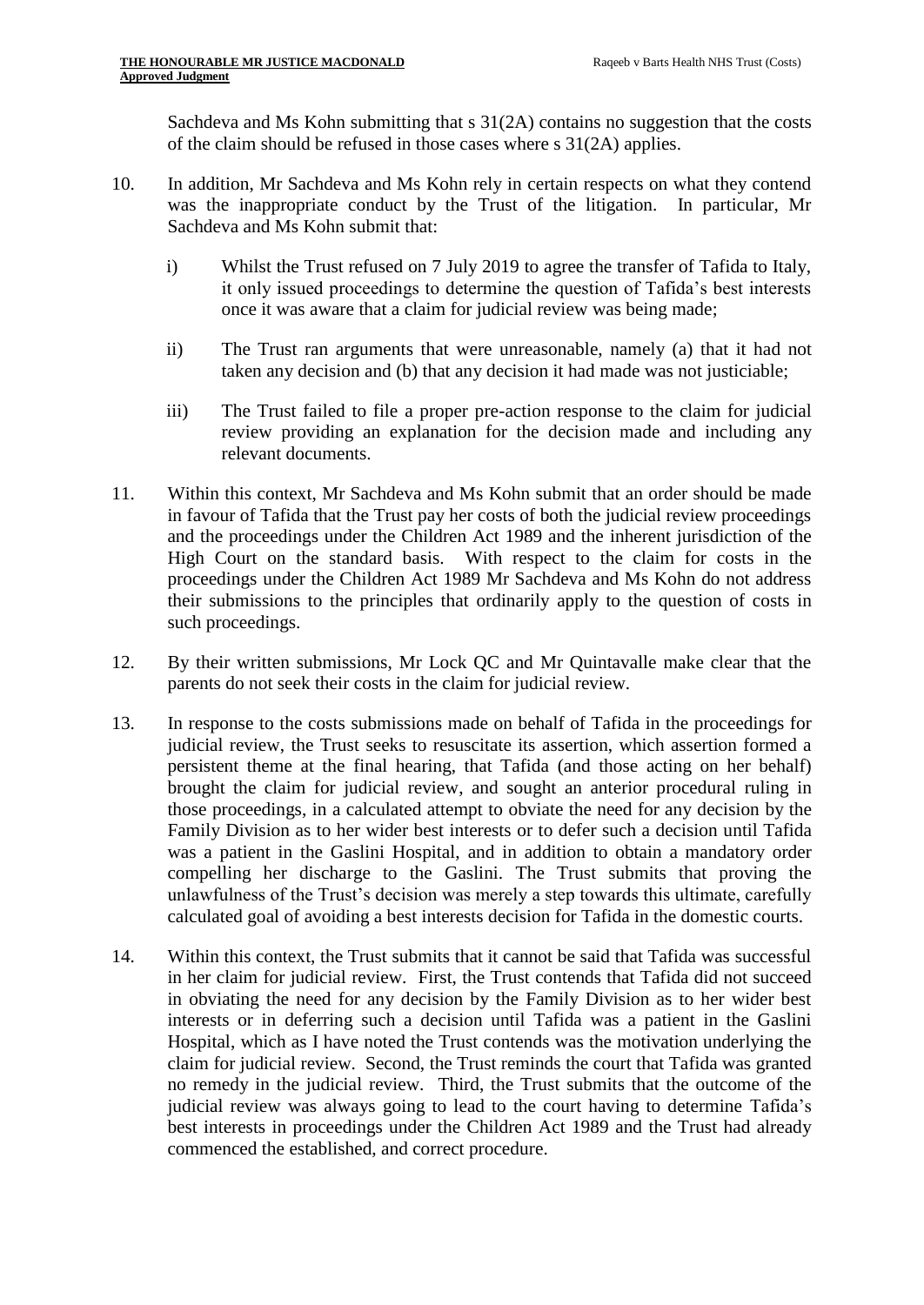- 15. Finally, with respect to the litigation conduct, the Trust makes the following submissions which it submits bear on the question of costs in the proceedings for judicial review:
	- i) In making her claim, Tafida did not follow the pre-action protocol for judicial review;
	- ii) The protocol letter demanded a response from the Trust within a matter of hours and, accordingly, the Trust cannot be criticised for not preparing a comprehensive pre-action response to the claim for judicial review providing an explanation for the decision made and including any relevant documents.
	- iii) In any event, the protocol letter explained that the Trust had declined to discharge Tafida so that the High Court could resolve the dispute as to her best interests.
	- iv) The court made no finding that the Trust had breached its duty of candour and found that the court had acted in accordance with established procedure.
	- v) The Trust submits that "attacks" were made on the Trust and its doctors in the form of allegations that they (a) were guilty of discrimination against the parents on the grounds of religion and nationality, (b) had breached the terms of the Equality Act 2010, (c) had disregarded the NHS Constitution and (d) deprived Tafida of her liberty. The points were unreasonable and unnecessary and gave rise to unnecessary cost.
- 16. In the circumstances, the Trust invites the court to make an order that the parties to the judicial review proceedings each bear their own costs.

#### *Proceedings under the Children Act 1989*

- 17. On behalf of the parents, Mr Lock and Mr Quintavalle submit that s 51(1)(b) of the Senior Courts Act 1981 and FPR r 28.1 confer a wide discretion on the court in respect of courts, with no statutory provision or rule of court that prevents the parents being awarded their costs in the proceedings under the Children Act 1989 and the inherent jurisdiction of the High Court.
- 18. Within this context, Mr Lock and Mr Quintavalle's first submission is that the strongest argument in favour of making a costs order against the Trust is that to refuse to do so, in circumstances where these proceedings engaged the core Art 8 rights of the parents, would result in an unacceptable inequality of arms as between the parents and the State. Within this context, the broad discretion conferred by  $s 51(1)(b)$  of the Senior Courts Act 1981 and FPR r 28.1 should be exercised to ensure there is no inequality of arms by making a costs order in favour of the parents.
- 19. Developing this primary submission, Mr Lock and Mr Quintavalle remind the court that, unlike parents involved in public law children proceedings under the Children Act 1989 responding to an application by a State authority concerning the best interests of their child and the ECHR rights of their child and themselves, the parents in this case are *not* entitled to non-means, non-merits tested legal aid to meet the costs of responding to an action brought by a different State authority under the Children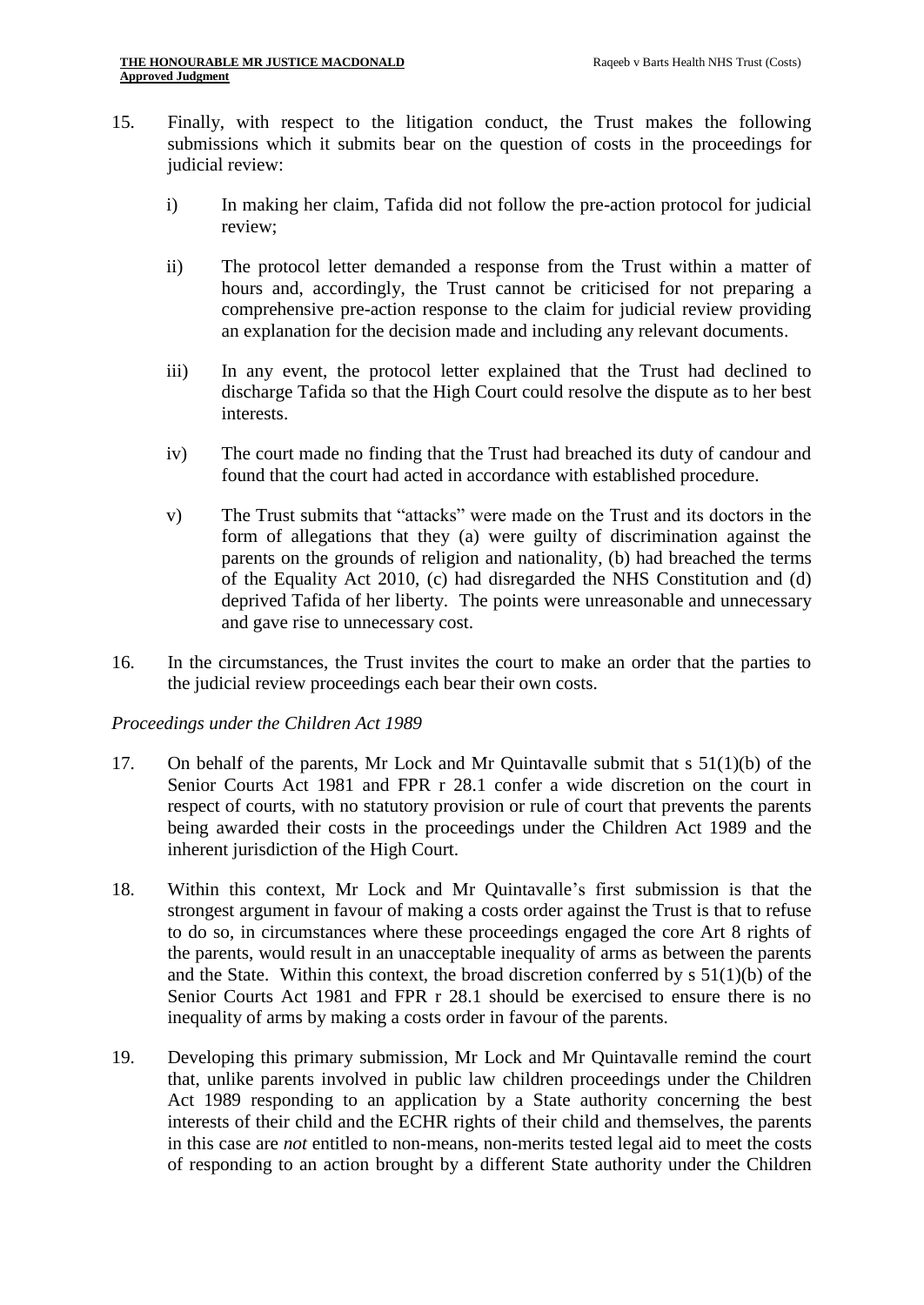Act 1989 concerning the welfare of their child and the rights of their child and of themselves. In the circumstances, Mr Lock and Mr Quintavalle contrast the position of the Trust, as a substantial State authority with considerable resources, with that of the parents, as individuals who were *required* to respond to proceedings brought by that State authority concerning the best interests of their child and in defence of their ECHR rights but who have no access to public funding, which proceedings are ordinarily urgent and fast moving and require the instruction of specialist counsel in order to ensure effective participation.

- 20. Within the foregoing context, Mr Lock and Mr Quintavalle submit that an important component of the parents' rights under Art 6 in an action brought by a State authority that engages the parents' core ECHR rights is that of 'equality of arms'. Mr Lock and Mr Quintavalle submit that, in circumstances where the State has accepted that the Art 6 right to 'equality of arms' requires parents who face the removal of their child through public law children proceedings taken by a State authority under the Part IV of the Children Act 1989, parents who face proceedings brought by a State authority that may lead to the loss of their child through the death of the child must have an equal Art 6 right to funding to enable them to defend their Art 8 rights.
- 21. In the circumstances, Mr Lock and Mr Quintavalle submit that where there is no legal aid available, it would be a breach of the parents' rights under Art 6 for their ability to participate in these proceedings to be contingent on being able to afford the considerable financial resources necessary to be able to do so. Within this context, Mr Lock and Mr Quintavalle further submit that, absent public funding being available from the Legal Aid Agency or HMCTS, the only candidate for public funding is the Trust, as there is no other public body who can reimburse the costs of the parents' exercise of the Art 6 rights within proceedings brought by the State concerning the welfare of their child and their Art 8 rights, in which proceedings the rules provide that the parents are named as respondents and in which they are, accordingly, required to participate and in which it is essential that they do so.
- 22. By their second submission, Mr Lock and Mr Quintavalle acknowledge within their submissions that there are policy reasons for the disapplication by FPR r 28.2(1) of the rule in CPR  $r$  44.2(2)(a) that the unsuccessful party will be ordered to pay the costs of the successful party. By reference to the decision of the Supreme Court in *Re T (Children)* [2012] UKSC 36 and the decision of Cobb J in *E-R (Child Arrangements)* [2016] EWHC 805 (Fam), Mr Lock and Mr Quintavalle extract the following reasons underlying the general practice of not awarding costs in public law cases brought by local authorities involving children:
	- i) Awarding costs to successful non-legally aided parties places grave burdens on public authorities. An order for costs may diminish the funds available to meet the needs of the family or other families;
	- ii) Awarding costs against public authorities that have a duty to bring cases before the court may discourage such authorities from properly fulfilling their duties;
	- iii) The spectre of costs should not be allowed discourage those with a proper interest in the child from participating in proceedings concerning children;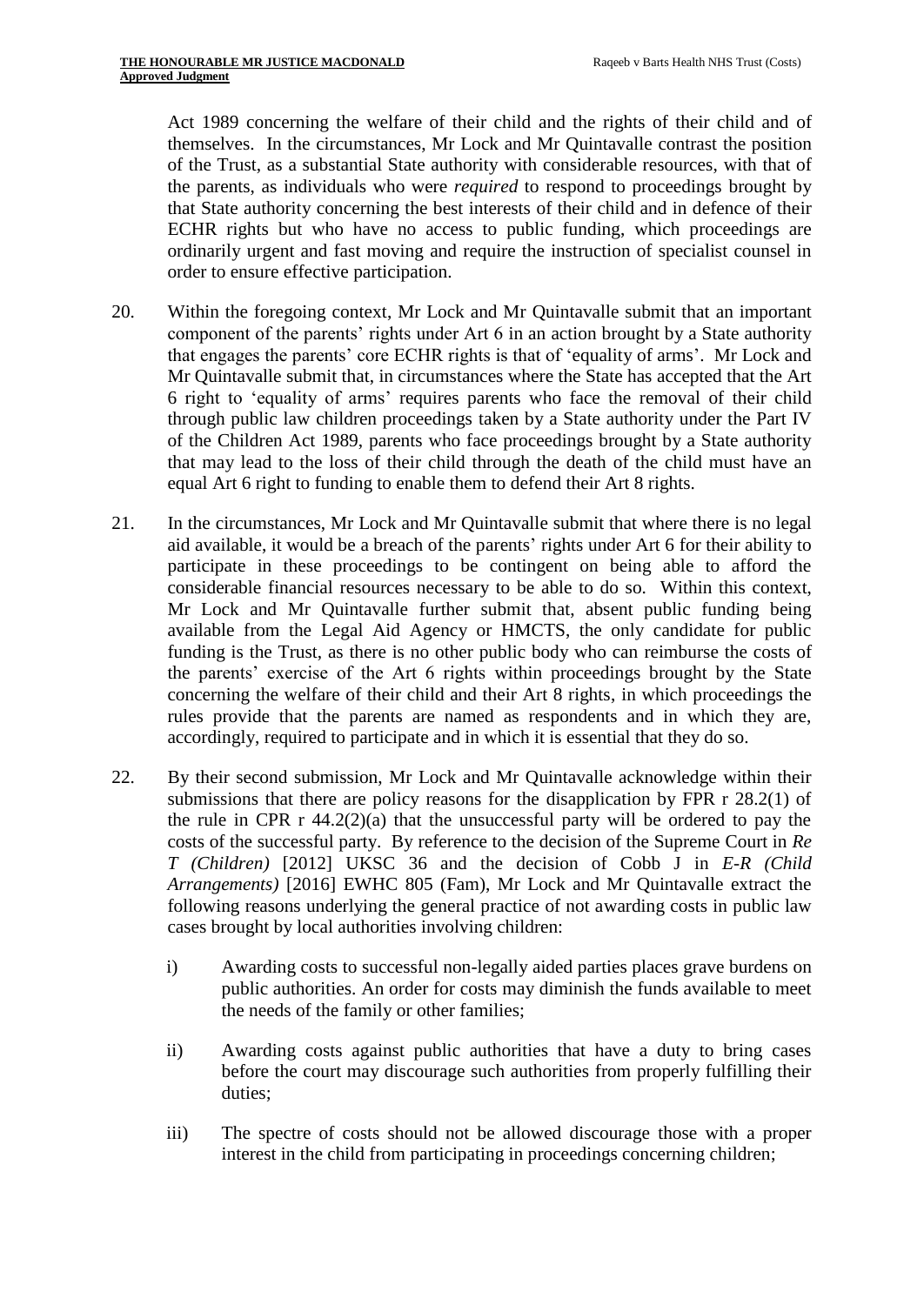- iv) Stigmatising one party as the loser and adding to that the burden of having to pay the other parties costs will likely jeopardise future co-operation between the parties in the child's best interests.
- 23. Mr Lock and Mr Quintavalle submit however, that none of the policy reasons identified in the authorities as militating against the making of a costs order in proceedings relating to children apply in this case. In particular:
	- i) Whilst the award of costs to a successful non-legally aided party will place a burden on the Trust and is a factor, given the size of the Trust's overall budget and the small number of cases of this nature, this factor cannot outweigh the 'equality of arms' consideration;
	- ii) It is not credible to suggest that losing a case of this nature and being made subject to an order for costs would act to inhibit the Trust from discharging to children where necessary to do so. Mr Lock and Mr Quintavalle submit that the duty under s  $11(2)(a)$  of the Children Act 2004 is not the equivalent of the express statutory duties that exist under the Children Act 1989 as such Trusts rarely make applications concerning the welfare of children. This, coupled with rare nature of costs order argued for, will mean there is no risk of a chilling effect;
	- iii) A costs order in favour of the parents will not, in this case, have an impact on future co-operation between the parents and the Trust. Parents are unlikely to consider that a costs order means 'winning' and are unlikely to appreciate the distinction between an adversarial and quasi-inquisitorial process;
	- iv) Any costs order made in this case will be made on the facts and is unlikely to have general implications for other NHS Trust. If this not correct, any general implications will be limited to a very small number of cases in which the parents opposition to the Trust's application is reasonable and the parents are not in receipt of legal aid.
- 24. By their third submission, Mr Lock and Mr Quintavalle submit that the manner in which the Trust conducted the proceedings also supports the making of a costs order against the Trust. The parents rely on four matters in this regard:
	- i) First, Mr Lock and Mr Quintavalle submit that the actions of the Trust in asserting the parents consented to the withdrawal of treatment but changed their minds resulted in the litigation of an issue that could and should have been avoided. Within this context, Mr Lock and Mr Quintavalle submit that Trust should never have suggested that the parents had given consent to the withdrawal of treatment when, as the Trust ultimately accepted, they had not done so. Further, they submit that by treating the assertion of the parents that they had never given their consent to the withdrawal of life-sustaining treatment from Tafida as a serious allegation of professional misconduct on the part of the treating clinicians rather than what it was, namely a simple assertion that the parents had never given their consent a wholly unnecessary dispute was created by the Trust;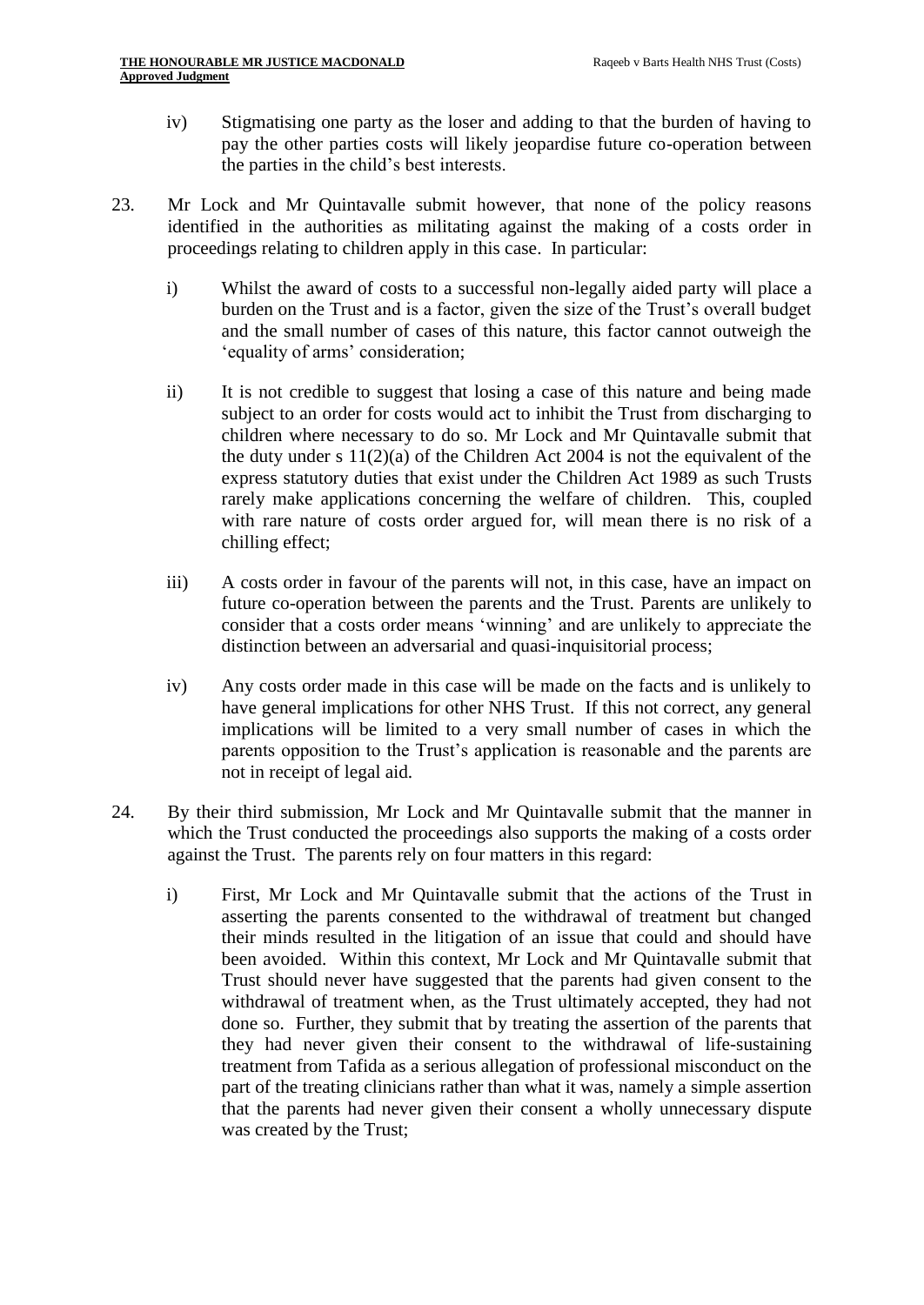- ii) Second, Mr Lock and Mr Quintavalle submit that the contention of the Trust that the parents were not consistent in their religious objection to the withdrawal of life-sustaining treatment and that this would not offend against their religious views were a major issue for the parents, took up a significant amount of court time and were made without any evidential foundation and should not have been advanced during the hearing and, again, resulted in the litigation of an issue that could and should have been avoided;
- iii) Third, the application to remove XX as Tafida's litigation friend in the judicial review proceedings was misconceived and should never have been made (the Trust has now agreed to pay the parents costs of this application and I have, in any event, made an order to that effect in *Raqeeb v Barts Health NHS Trust (Litigation Friend)* [2019] EWHC 2976 (Admin));
- iv) Fourth, the Trust abandoned a hearing listed to consider any application for permission to appeal less than an hour before it was due to come on before the court. The Trust should therefore pay the costs of that abandoned hearing.
- 25. In the circumstances, on behalf of the parents, Mr Lock and Mr Quintavalle invite the court to make an order that the Trust pay the parents' costs of the proceedings under the Children Act 1989 on the standard basis.
- 26. As I have noted, in their submissions on costs, Mr Sachdeva and Ms Kohn conflate the proceedings for judicial review and the proceedings under the Children Act 1989 and seek the global costs of the same.
- 27. Against these submissions, the Trust contends that the appropriate order in the proceedings under the Children Act 1989 is no order as to costs, in line with the conventional approach in proceedings relating to children. Within this context, the Trust submits that the established and conventional costs order on a medical treatment application brought by an NHS Trust is that the Trust and the parents each bear their own costs. The Trust submits that there is no precedent for an NHS Trust being ordered to pay the parents' costs in a case of this nature and that there is no reason to depart from that approach in this case.
- 28. In support of this submission, the Trust submits that the Trust had no choice but to make an application for a determination of Tafida's best interests in circumstances where there was a disagreement between the parents and the treating clinicians as to those best interests. Within this context, the Trust submits that, as the court found, it was required to make the application in the fulfilment of the Trust's duty of care to Tafida and pursuant to its obligations under s 11(2)(a) of the Children Act 2004, absent which application a void would have existed in respect of consent.
- 29. The Trust further submits that the application for an order under s 8 of the Children Act 1989 was a reasonable course of action in circumstances where the unanimous views of Tafida's treating team, Dr Smith, Dr Playfor and the treating team at the Gaslini Hospital that further treatment would not provide any benefit. Within this context, the Trust relies on the fact that the question of whether, in these circumstances, it is in the best interests of a child to have life-sustaining treatment withdrawn is for the court and not the Trust. The Trust reminds the court that it found that decision to be a very finely balanced one.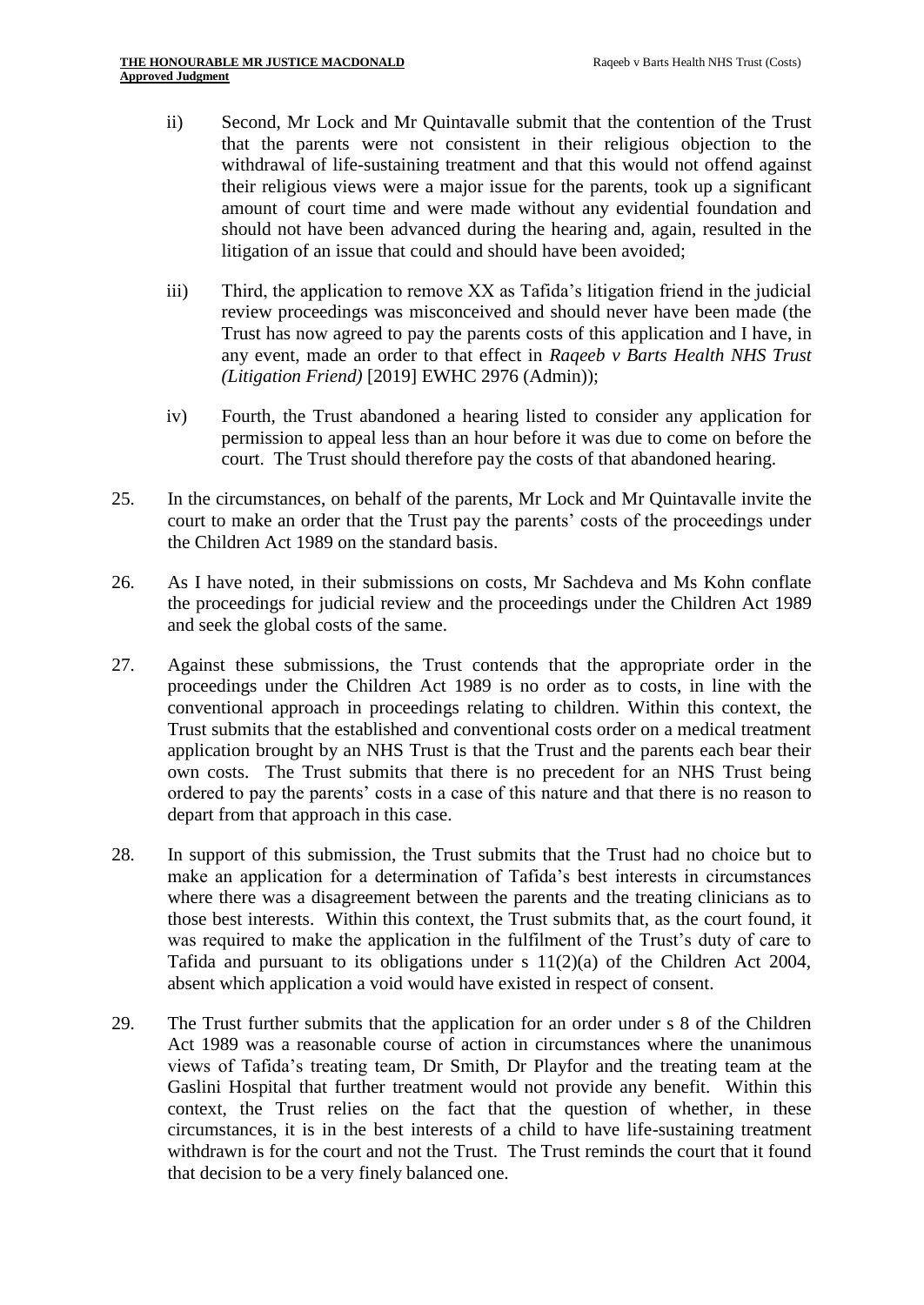- 30. The Trust also submits that the policy reasons that underpin the conventional rule that the appropriate order for costs in cases concerning children is no order apply not only to welfare proceedings brought by local authorities but also to welfare proceedings brought by NHS Trusts:
	- i) The Trust submits that if NHS Trusts are at risk of a costs order on 'losing' an application under s 8 of the Children Act 1989 and/or under the inherent jurisdiction of the High Court, Trusts will inevitably be deterred from making applications of this nature by the inevitable tension that will arise (in already difficult circumstances) between their safeguarding obligations in relation children who are not deriving benefit from life sustaining treatment and the duty to fund the treatment needs of all patients. Where, as in this case, the parents have secured private funding for all treatment, the Trust submits that the risk of costs will tempt Trusts to depart from medical opinion and to prefer the fully funded position of the parents, which preference avoids the costs risk;
	- ii) The Trust submits further that these issues would in particular have a chilling effect were Trusts to be penalised in costs for bringing, and 'losing' finely balanced cases before the court in what is already a complex, difficult and contentious area of law. The effect of this, submits the Trust, is that those children most in need of a judicial determination of their finely balanced best interests will be the children in respect of whom a Trust will be reticent about risking the cost consequences of a best interests application before the court.
	- iii) The Trust submits that these deterrent factors to the bringing of proceedings must be looked at through the prism of scarce resources in the NHS (noting that a key contention of the mother during the final hearing was that the Trust had a financial deficit), which prism highlights even further the potential for costs orders in proceedings of this nature under the Children Act 1989 to deter Trusts from bringing appropriate cases to court.
	- iv) The Trust also submits that an order for costs increases the likelihood that the paradigm for cases of this nature will move from a quasi-inquisitorial process to an adversarial process. The Trust submits that this would be particularly problematic in circumstances where, in many cases, following a decision by the court that will be traumatic for the parents the relationship between those parents and the doctors will be ongoing for a period of time.
	- v) The Trust repeats its submission that the determination of the child's best interests in the context of a dispute between the child's parents and the child's treating doctors is a matter for the court and not for the NHS Trust. Within this context, the Trust submits that it would be wrong, particularly in a finely balanced case, to penalise an NHS Trust financially for making an application in respect of a child's welfare that it is obliged, in the exercise of its duty of care and statutory duty, to make.
	- vi) Finally, the Trust submits that for the parents to characterise the application of the Trust as having been made "against" them is misconceived. The Trust submits applications of this nature are not made "against" the parents but rather made "about" the child. Within this context, the Trust submits that applications of this nature are not a battle in which rights are defended but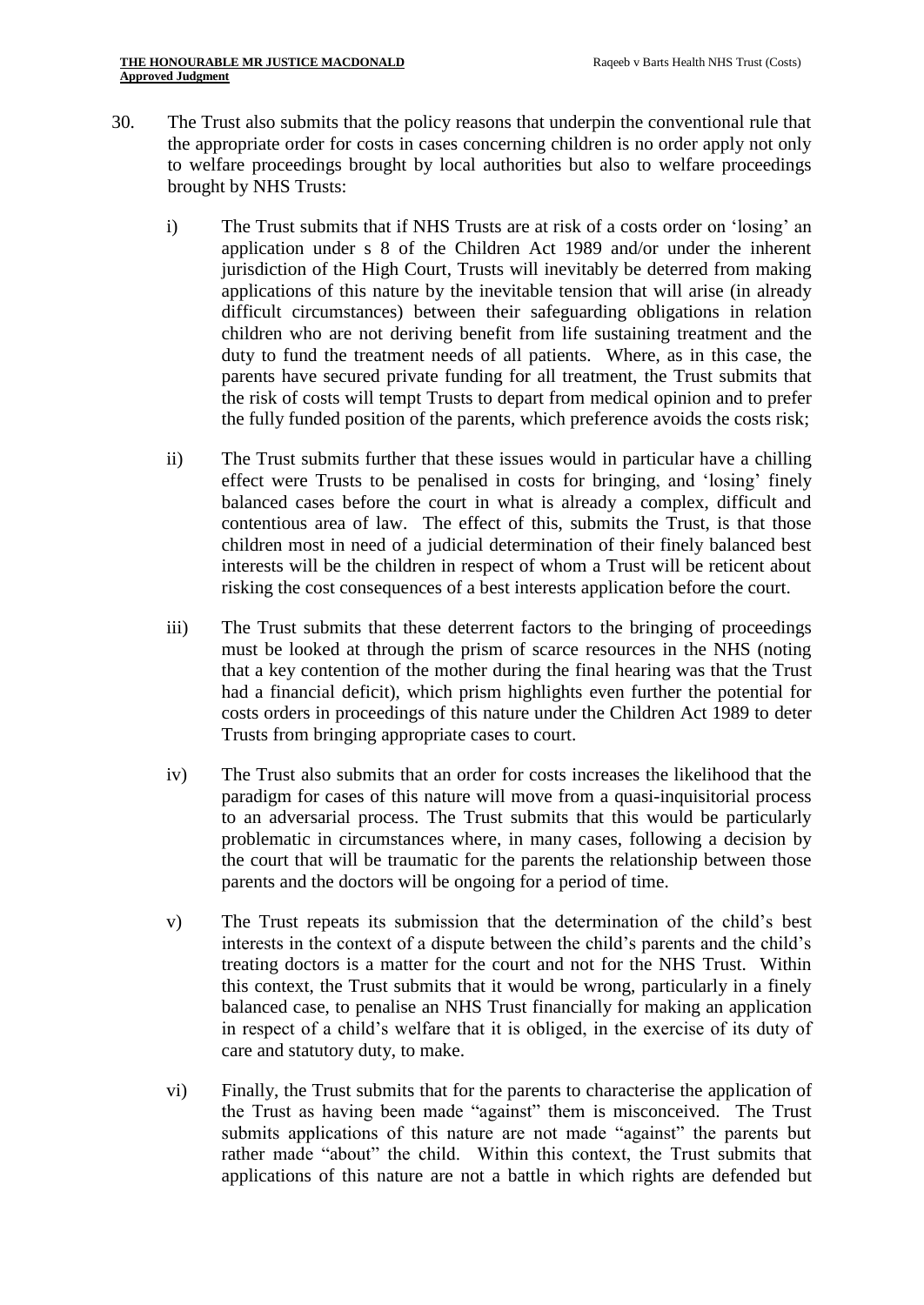rather an inquiry to understand all the rights and interests engaged and determine the best interests of the child accordingly.

- 31. With respect to the submissions made by the parents pursuant to Art 6 of the ECHR in the absence of non-means, non-merits tested legal aid for cases of this nature, the Trust submits that in circumstances where the final hearing has already taken place in which the parents were more extensively represented than the Trust, and in which they participated fully with the benefit of that representation, there was no inequality of arms as a matter of fact.
- 32. Further, the Trust submits that in circumstances where the parents' case and that of Tafida were coterminous, the parents were able to benefit from the independent medical report prepared by Dr Playfor.
- 33. Finally, the Trust points out that the parents in any event had access to private funding for their legal costs by virtues of the 'Go Fund Me' campaign that they launched online (and which was supported by the Sun newspaper). The Trust reminds the court that that campaign was expressly characterised by the parents as being to raise funds to meet their legal costs (I note that by an email to the court dated 29 October 2019, informing the court of the parents' decision to appeal the decision of the court in the claim for judicial review, the solicitor for the parents confirmed that the parents have funds in place to lodge an appeal).
- 34. With respect to the conduct of the litigation under the Children Act 1989 the Trust responds as follows to the criticisms levelled by the parents:
	- i) The submissions concerning the question of whether the parents had given their consent and the *bona fides* of the parents' religious convictions took up relatively little court time. Given the courts finding in respect of those issues it was not unreasonable for the Trust to posit that the parents had agreed to the withdrawal of care and, accordingly, that there beliefs were not an absolute bar to this course of action;
	- ii) The submission that the Trust wasted costs by indicating shortly before the hearing listed to consider any application for permission to appeal is unfair in circumstances where the Trust sought to expedite its decision making in this regard to relieve pressure on the parents and the Trust indicated its decision as soon as it reasonably could to this end;
	- iii) In any event, the parents' own litigation conduct must be called into question in circumstances where they did not accept the agreed medical position between the treating clinicians and the team at the Gaslini Hospital, necessitating the reports of Dr Smith and Dr Playfor.
- 35. In the circumstances, the Trust invites the court to conclude that the appropriate order in the proceedings under the Children Act 1989 is no order as to costs.

## THE LAW

36. Whilst CPR Part 44 remains (in part) applicable to costs in proceedings under the Children Act 1989, the principles that govern costs in proceedings for judicial review,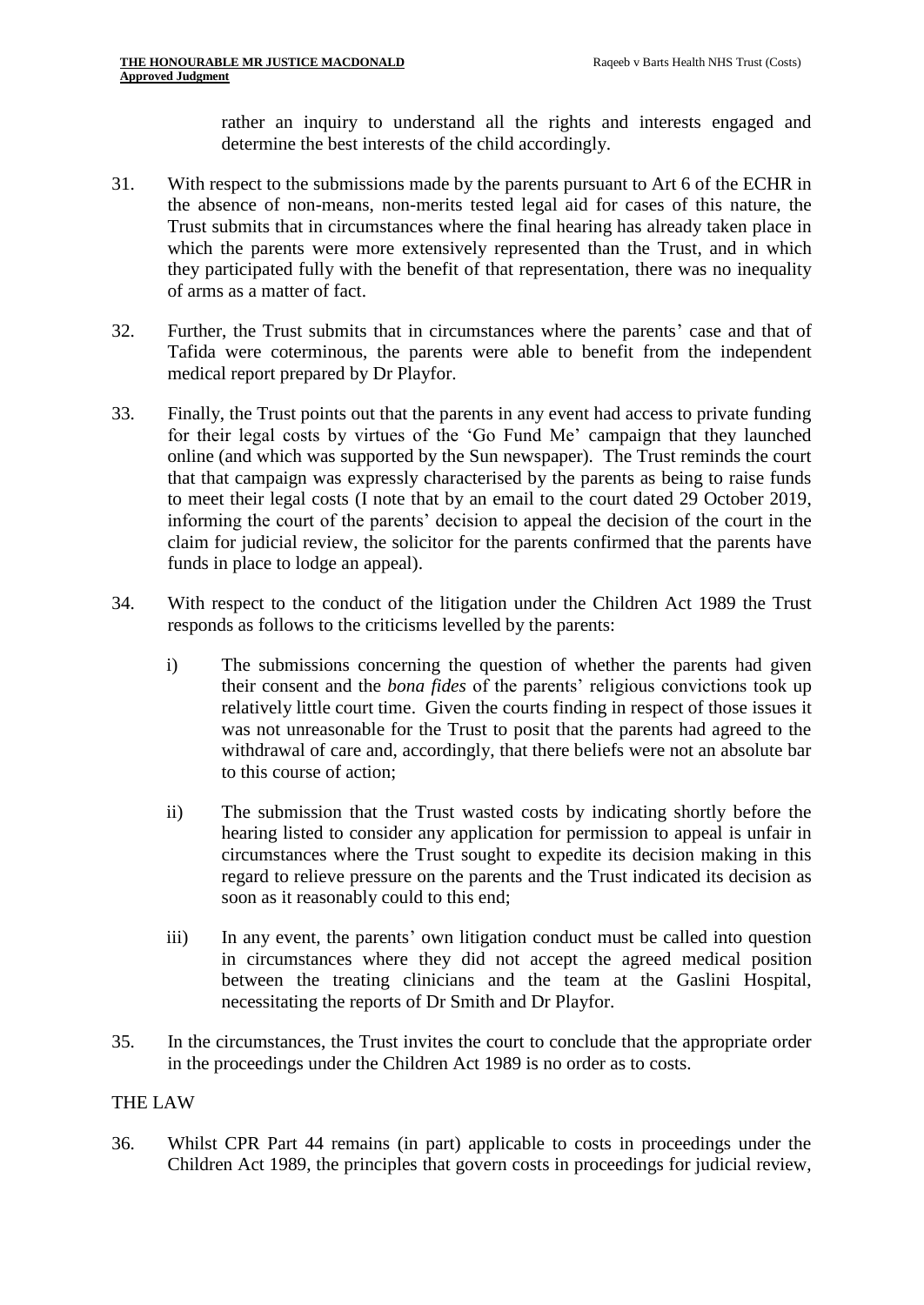and those that govern costs in proceedings under the Children Act 1989 are different, and fall to be considered individually.

#### *Proceedings for Judicial Review*

37. Costs in cases of judicial review are governed by Part 44 of the CPR. CPR r 44.2 provides as follows with respect to the governing principles:

#### **"Court's discretion as to costs**

#### **44.2**

- (1) The court has discretion as to
	- (a) whether costs are payable by one party to another;
	- (b) the amount of those costs; and
	- (c) when they are to be paid.
- (2) If the court decides to make an order about costs –

(a) the general rule is that the unsuccessful party will be ordered to pay the costs of the successful party; but

- (b) the court may make a different order.
- (3) The general rule does not apply to the following proceedings –

(a) proceedings in the Court of Appeal on an application or appeal made in connection with proceedings in the Family Division; or

(b) proceedings in the Court of Appeal from a judgment, direction, decision or order given or made in probate proceedings or family proceedings.

(4) In deciding what order (if any) to make about costs, the court will have regard to all the circumstances, including –

(a) the conduct of all the parties;

(b) whether a party has succeeded on part of its case, even if that party has not been wholly successful; and

(c) any admissible offer to settle made by a party which is drawn to the court's attention, and which is not an offer to which costs consequences under Part 36 apply.

(5) The conduct of the parties includes –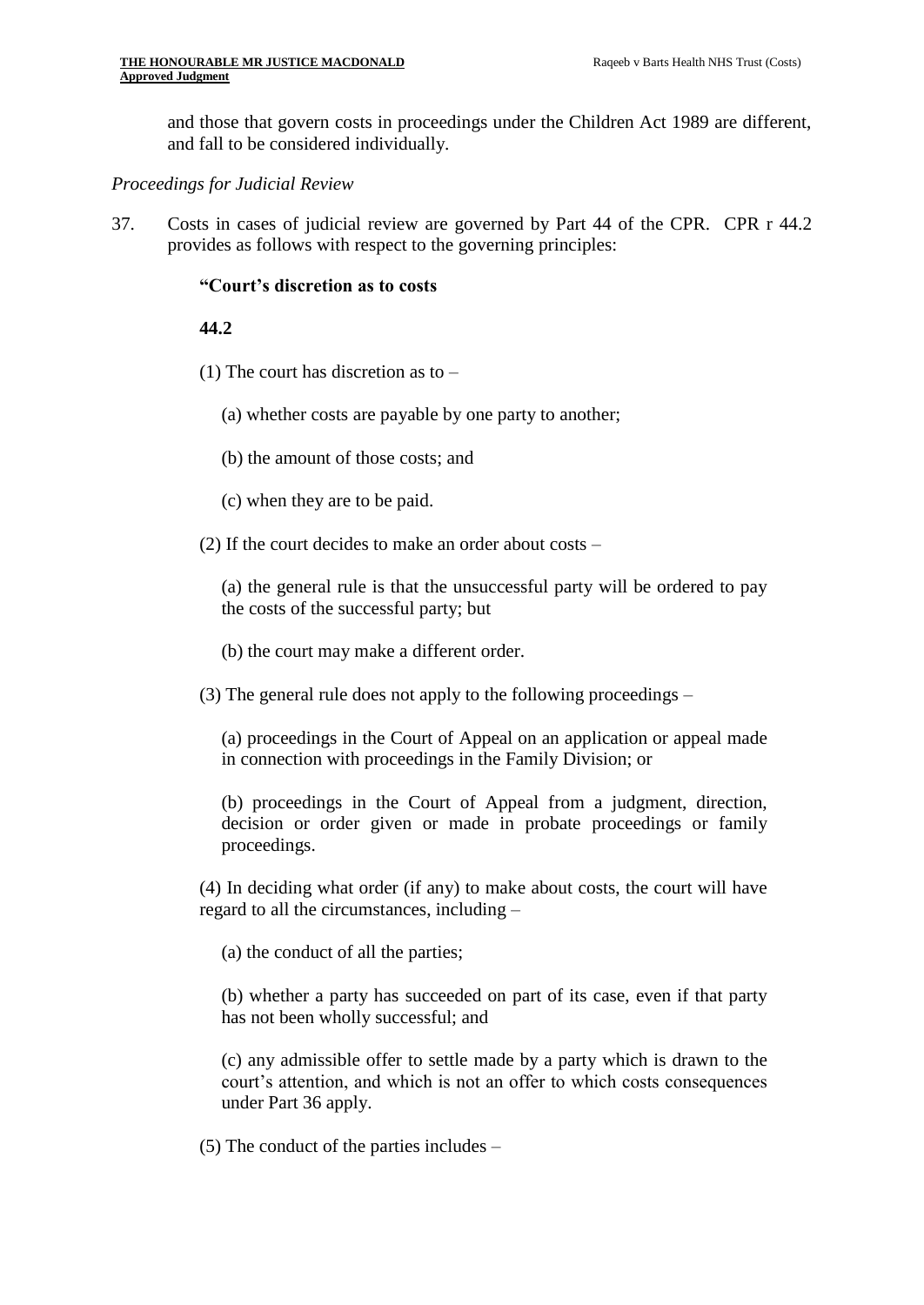(a) conduct before, as well as during, the proceedings and in particular the extent to which the parties followed the Practice Direction – Pre-Action Conduct or any relevant pre-action protocol;

(b) whether it was reasonable for a party to raise, pursue or contest a particular allegation or issue;

(c) the manner in which a party has pursued or defended its case or a particular allegation or issue; and

(d) whether a claimant who has succeeded in the claim, in whole or in part, exaggerated its claim.

(6) The orders which the court may make under this rule include an order that a party must pay –

- (a) a proportion of another party's costs;
- (b) a stated amount in respect of another party's costs;
- (c) costs from or until a certain date only;
- (d) costs incurred before proceedings have begun;
- (e) costs relating to particular steps taken in the proceedings;

(f) costs relating only to a distinct part of the proceedings; and

(g) interest on costs from or until a certain date, including a date before judgment.

(7) Before the court considers making an order under paragraph (6)(f), it will consider whether it is practicable to make an order under paragraph  $(6)(a)$  or  $(c)$  instead.

(8) Where the court orders a party to pay costs subject to detailed assessment, it will order that party to pay a reasonable sum on account of costs, unless there is good reason not to do so."

- 38. In identifying the successful party, the court may be assisted by considering which party, on the particular facts of the case, has as matter of substance and reality won (see *Roache v Newsgroup Newspapers Ltd* [1998] EMLR 161). However, in circumstances where the court must take into account all the circumstances of the case when exercising its discretion as to costs, the question of who is the successful party for the purposes of exercising that discretion will likewise depend on all the circumstances, and hence on the facts of the particular case.
- 39. Where a party is identified as the successful party it is important that proper weight be attached to that conclusion and that the starting point for the exercise of the courts discretion is the general rule that the unsuccessful party pays the costs of the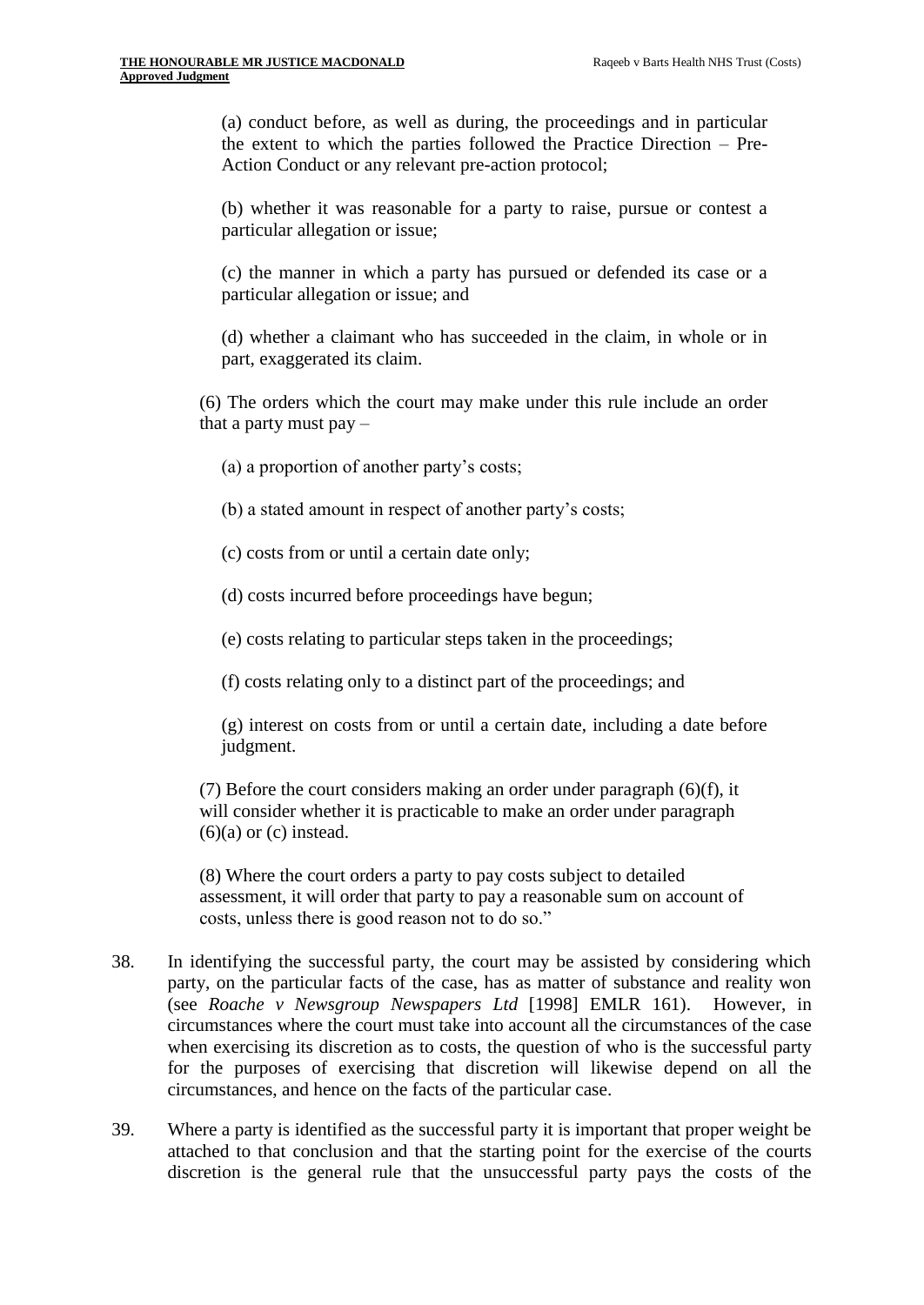successful party. The general rule does not cease to apply simply because the successful party also raises issues or makes allegations that fail (particularly where unsuccessful arguments raise fundamental human rights issues of public interest beyond the parties), although where these issues or allegations result in a significant increase in the length or costs of the hearing, the successful party may be deprived of the whole or part of the costs (see *A.E.I. Redfern Music Ltd v Phonographic Performance Ltd* [1999] 1 WLR 1207) the court having regard pursuant to CPR r  $44.2(4)(b)$  and  $44.2(5)(b)$  whether it was reasonable for the party to pursue or contest a particular allegation or issue.

40. With respect to the question of 'successful party' in an application for judicial review, in *R (Hunt) v North Somerset Council* [2015] UKSC 51 the Supreme Court was concerned with an appeal from a decision of the Court of Appeal in which that court decided the substantive issues in a judicial review in favour of the appellant declined to grant any relief, following which the appeal was dismissed and the appellant ordered to pay half the respondent's costs. Allowing the appeal, Lord Toulson observed as follows at [12] to [17] in relation to costs:

> "[12] The judgment of the Court of Appeal itself ruled that the respondent acted unlawfully, and the authority of the judgment would be no greater or less by making or not making a declaration in the form of the order to the same effect. However, in circumstances where a public body has acted unlawfully but where it is not appropriate to make a mandatory, prohibitory or quashing order, it will usually be appropriate to make some form of declaratory order to reflect the court's finding. In some cases it may be sufficient to make no order except as to costs; but simply to dismiss the claim when there has been a finding of illegality is likely to convey a misleading impression and to leave the claimant with an understandable sense of injustice. That said, there is no "must" about making a declaratory order, and if a party who has the benefit of experienced legal representation does not seek a declaratory order, the court is under no obligation to make or suggest it.

> [13] The appellant is on much stronger ground in relation to costs. The submissions to the Court of Appeal on his behalf made no reference to the costs at first instance, and it was remiss to agree to an order that the appeal should be dismissed, when there were obvious grounds for arguing that in relation to costs the judge's order should be set aside and replaced by an order in the appellant's favour. However, in relation to the costs in the Court of Appeal, the points were properly made that the appellant had succeeded on both the issues as to the respondent's statutory duty; that there were wider lessons for local authorities to learn from the case about their duties under each of the relevant sections; that the lapse of time, as a result of which the relevant financial year had now passed, was not the fault of the appellant; and that to deny the appellant his costs would be likely in practice to dissuade claimants from pursuing legitimate public law challenges. The respondent submitted that the appellant had not in substance been successful; that he had not obtained any result of any practical utility; and that he had known about the practical problems which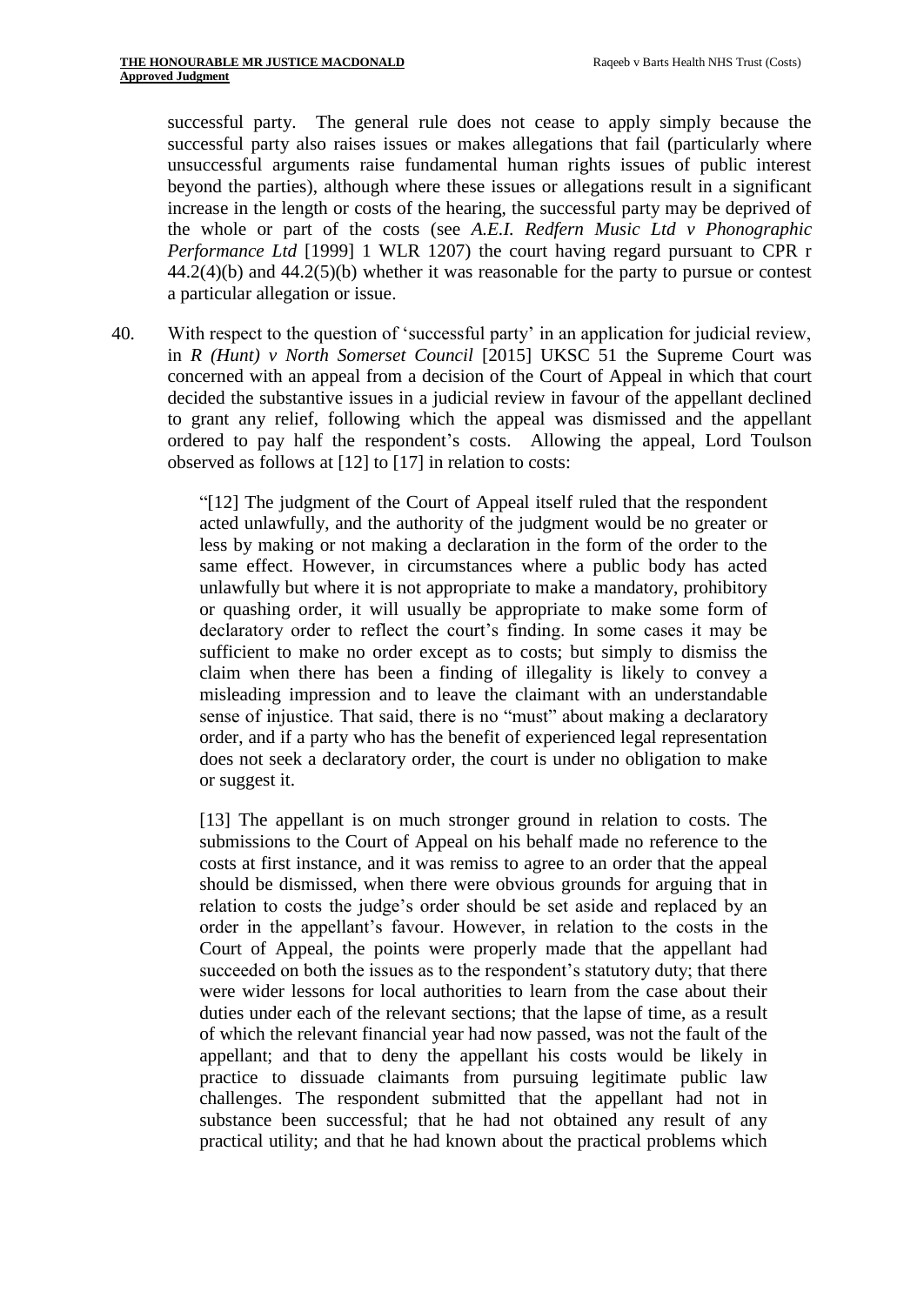would be involved in attempting to unwind the budget from evidence submitted by the respondent before the original hearing.

[14] Delivering the reasons for the court's judgment on costs, ([2013] EWCA Civ 1483) Rimer LJ said that by the time that the appeal came on for hearing, it was far too late to consider granting any relief (by which he must have had in mind a quashing order), even if  $-$  as to which the court had doubts – it might have been appropriate for relief to be granted a year earlier when the matter was before Wyn Williams J. He continued:

"5. In these circumstances, the court considers that it would be wrong in principle to award any costs to Mr Hunt. The appeal proved to be of no practical value to him; and, in the court's view it was always one which was destined to fail.

6. As the council was the successful party in the appeal, the court considers that it is in principle entitled to its costs. On the other hand, the court has regard to the fact that the council resisted the appeal not only on the basis that this was not a case for relief, but also on the two substantive grounds on which it lost. Its resistance on those two grounds increased the costs of the appeal. We regard that consideration as pointing away from an order awarding the council all of its costs."

The court concluded that the respondent should be entitled to recover half of its costs of the appeal.

[15] The discretion of a court in a matter of costs is wide and it is highly unusual for this court to entertain an appeal on an issue of costs alone. But the Court of Appeal said that it reached its decision as a matter of principle, treating the respondent as the "successful party". In adopting that approach, I consider that the court fell into error. The rejection of the respondent's case on the two issues on which the appellant was given leave to appeal was of greater significance than merely that the respondent had increased the costs of the appeal by its unsuccessful resistance. The respondent was "successful" only in the limited sense that the findings of failure came too late to do anything about what had happened in the past, not because the appellant had been slow to raise them but because the respondent had resisted them successfully until the Court of Appeal gave its judgment. The respondent was unsuccessful on the substantive issues regarding its statutory responsibilities.

[16] There are also wider public factors to consider. Public law is not about private rights but about public wrongs, as Sedley J said in *R v Somerset County Council, Ex p Dixon* [1998] Env LR 111 when considering a question of standing. A court may refuse permission to bring a judicial review claim if it considers the claimant to be a mere meddler or if it considers that the proceedings are unlikely to be of sufficient significance to merit the time and costs involved. But in this case the court considered that the issues were of sufficient significance to give permission. And the ruling of the court, particularly under section 149, contained a lesson of general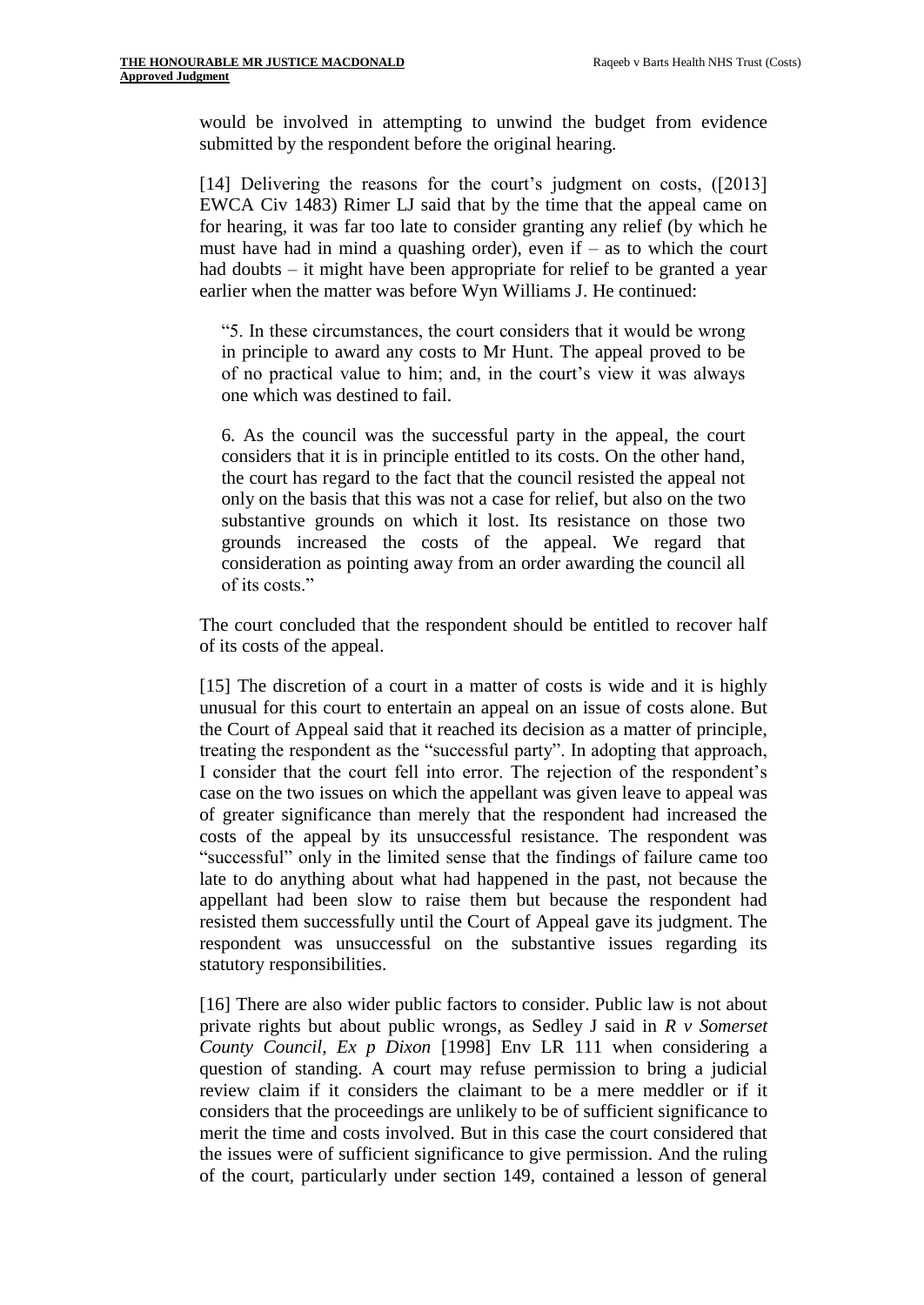application for local authorities regarding the discharge by committee members of the council's equality duty. If a party who has been given leave to bring a judicial review claim succeeds in establishing after fully contested proceedings that the defendant acted unlawfully, some good reason would have to be shown why he should not recover his reasonable costs.

[17] I cannot see that the fact that in this case the determination of illegality came after it was too late to consider reopening the 2012/13 budget provided a principled reason for making the appellant pay any part of the respondent's costs. On the contrary, for the reasons stated the appellant was in principle entitled to some form of costs order in his favour. The issues raised by the appellant at first instance were considerably wider than the issues on which he was given permission to appeal. They included, for example, a far-reaching challenge to the adequacy of the respondent's EIAs. This challenge required detailed rebuttal by the respondent. The appellant also persisted in seeking an order to quash the decision approving the budget when that was unrealistic. Those are reasons for limiting the order for costs in his favour. Logically it might be said that a distinction should be drawn between the costs at first instance and in the Court of Appeal to reflect the different issues, but each hearing occupied the court for one day and the assessment can only be broad brush."

*Proceedings under the Children Act 1989*

- 41. Pursuant to FPR r 28.1 the court may make such order as to costs in proceedings under the Children Act 1989 as it thinks just. Pursuant to FPR r 28.2, CPR Part 44 applies to costs in proceedings under the Children Act 1989 save for CPR r 44.2(2) (the general rule that the unsuccessful party will pay the costs of the successful party) and (3) and r 44.10(2). Accordingly, the rule that costs ordinarily follow the event does not apply to proceedings under the Children Act 1989. Within this context, in *Re T (Costs: Care Proceedings: Serious Allegations Not Proved)* [2013] FLR 133 the Supreme Court noted the rarity of costs orders being made in children's cases save where the conduct of the party has been reprehensible or where the party's stance has been beyond the band of that which is reasonable.
- 42. With respect to 'equality of arms' under Art 6 of the ECHR, I note that in *R v Gudanaviciene v Director of Legal Aid Case Worker* [2015] 1 WLR 2247 Lord Dyson MR summarised the relevant principles to be drawn from the European case law as follows at [46]:
	- i) The Convention guarantees rights that are practical and effective, not theoretical and illusory in relation to the right of access to the courts;
	- ii) The question is whether the applicant's appearance before the court or tribunal in question without the assistance of a lawyer was effective, in the sense of whether he or she was able to present the case properly and satisfactorily;
	- iii) It is relevant whether the proceedings taken as a whole were fair;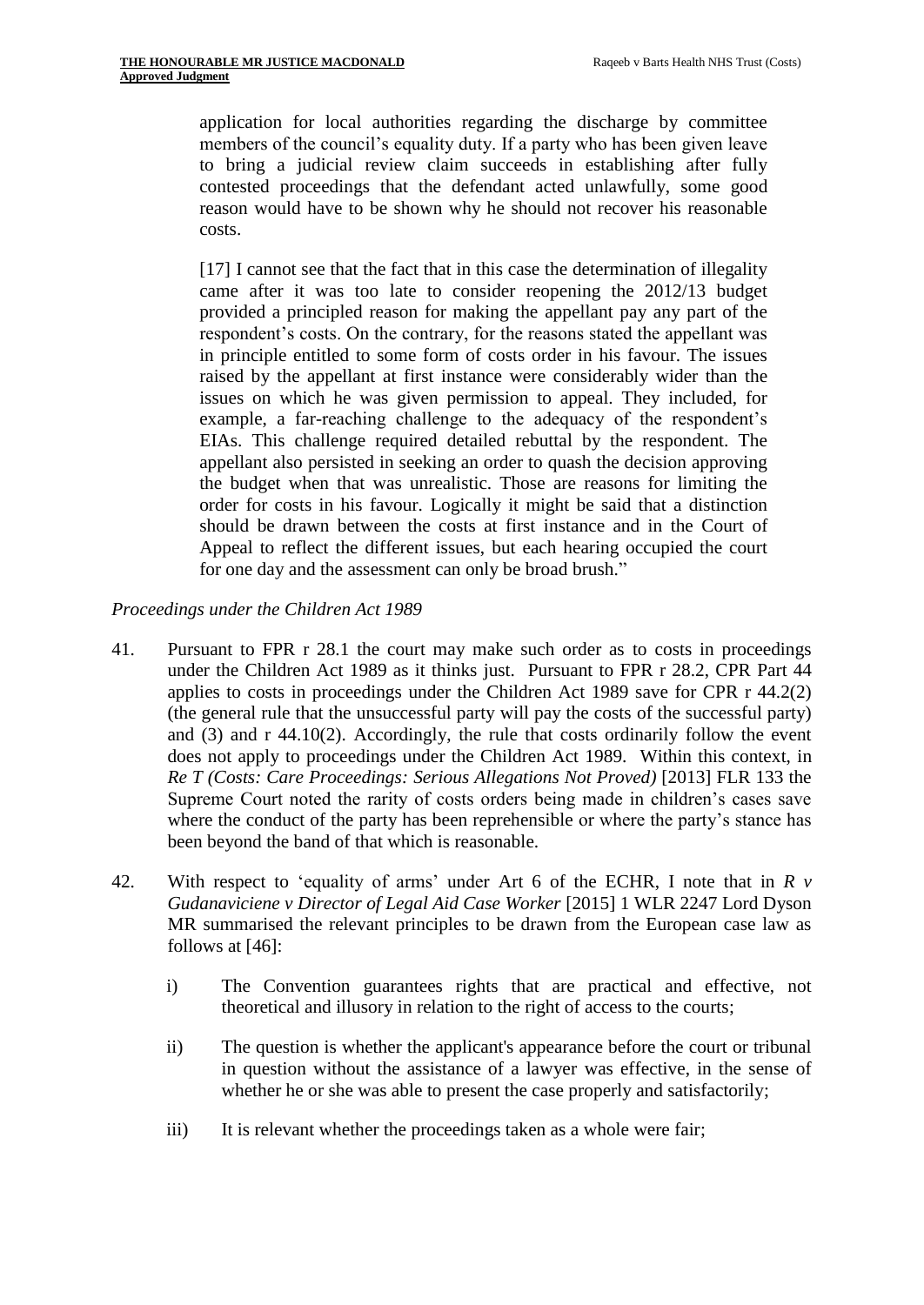- iv) The importance of the appearance of fairness is also relevant: simply because an applicant can struggle through "in the teeth of all the difficulties" does not necessarily mean that the procedure was fair;
- v) Equality of arms must be guaranteed to the extent that each side is afforded a reasonable opportunity to present his or her case under conditions that do not place them at a substantial disadvantage vis-à-vis their opponent.
- 43. With respect to the procedural aspects of Art 8 and the principle of 'equality of arms', in *W v United Kingdom* (1987) 10 EHRR 29 at [64] the ECtHR observed as follows:

"In the court's view, what therefore has to be determined is whether, having regard to the particular circumstances of the case and notably the serious nature of the decisions to be taken, the parents have been involved in the decision-making process, seen as a whole, to a degree sufficient to provide them with the requisite protection of their interests. If they have not, there will have been a failure to respect their family life and the interference resulting from the decision will not be capable of being regarded as 'necessary' within the meaning of article 8."

## DISCUSSION

### *Proceedings for Judicial Review*

- 44. In *R v Croydon London Borough Council* at [1] Lord Neuberger observed that the issue of costs is highly fact sensitive and very much a matter for the first instance tribunal. This principle will apply to the question of who is the successful party for the purposes of the exercise of the discretion as to costs. Within this context, the decision of this court on Tafida's application for judicial review can be summarised as follows:
	- i) On or around 8 July 2019 the Trust determined not to agree to Tafida's transfer to Italy pending an application to the High Court for a determination of the dispute as to Tafida's best interests;
	- ii) The decision made by the Trust, on or around 8 July 2019 was (contrary to the submission of the Trust) amenable to judicial review;
	- iii) From a functional point of view, the ability for Tafida to benefit from her directly effective EU rights under Art 56 to receive medical treatment in another Member State was not only substantially impeded but made impossible by the decision of the Trust not to agree to her parent's request that she be transferred to the Gaslini Hospital. Accordingly the decision of the Trust constituted a plain interference with Tafida's directly effective EU rights under Art 56 of TFEU;
	- iv) The Trust's decision was unlawful by reason of the failure by the Trust to consider sufficiently or at all Tafida's directly effective rights under Art 56 of TFEU;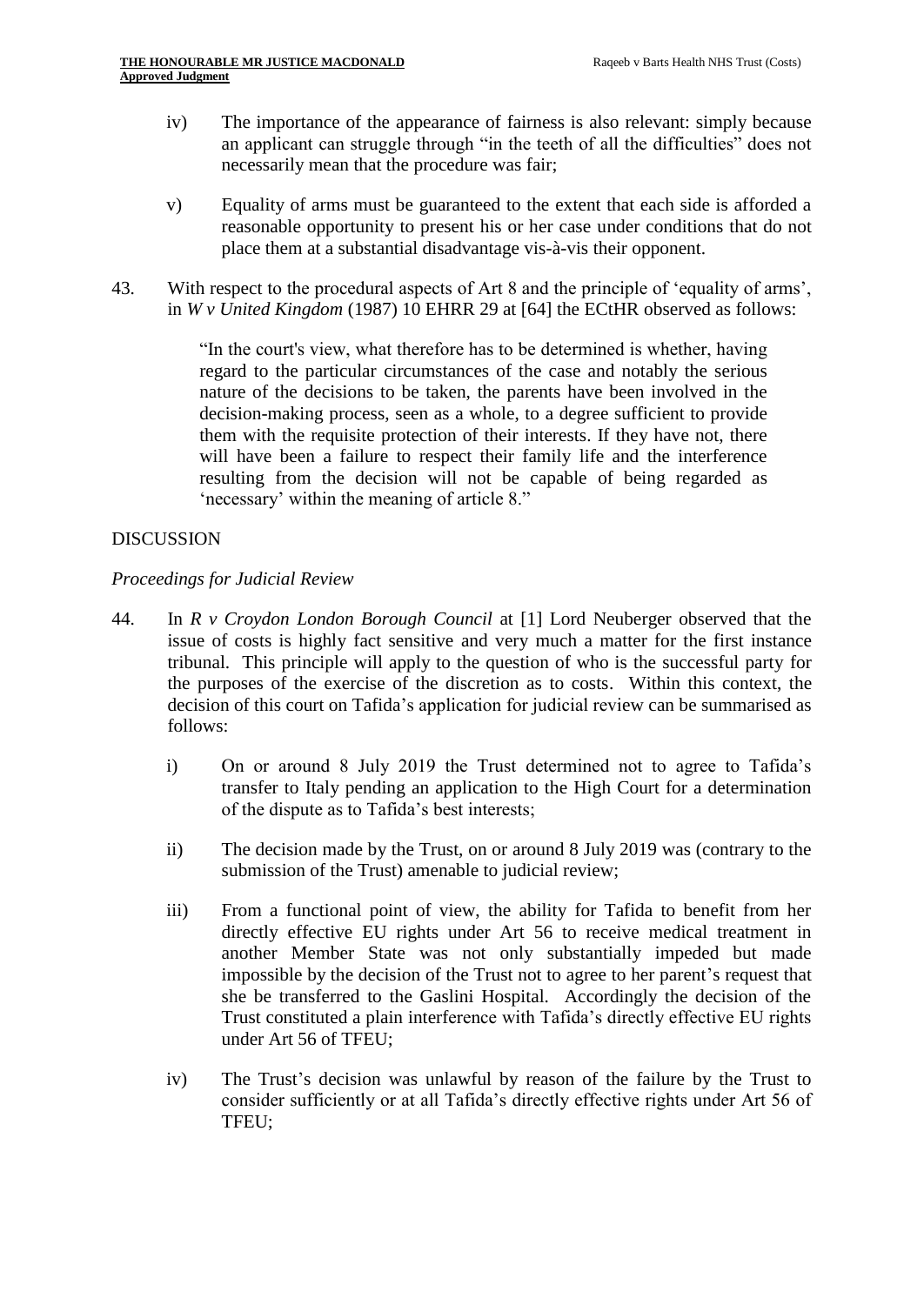- v) Had the Trust, properly advised, considered Tafida's directly effective rights under Art 56 of TFEU it would likely still have determined not to agree transfer pending an application to the High Court for a determination of the dispute as to Tafida's best interests in circumstances where the jurisdictional foundation for that national procedure was provided by EU law *and* constituted an interference in Tafida's Art 56 rights that was justified on the grounds of public policy;
- vi) In the future, when faced with a request by parents of an EU citizen child for transfer for medical treatment in another Member State, in deciding whether or not to agree to that course of action an NHS Trust will need to consider the directly effective EU rights of the child.
- vii) Where an NHS Trust, having properly considered those directly effective EU rights, considers that a transfer would not be in the best interests of the child and that an application to the Family Division of the High Court is required to determine the resulting dispute as to the child's best interests, it is highly likely that that decision will constitute a justified derogation from the EU rights engaged on public policy grounds;
- viii) The court rejected the submissions of the Claimant that that the decision of the Trust had deprived her of her liberty pursuant to Art 5 and that the decision of the Trust was discriminatory.
- 45. In the circumstances, the Claimant succeeded, in the face of opposition by the Trust, in establishing (a) the fact of the Trust's decision, (b) that that decision was amenable to judicial review, (c) that the Trust had acted unlawfully when taking its decision, and (d) that the Trust had made the exercise by Tafida of her Art 56 rights impossible. Further, as a result of the claim for judicial review, clarification was provided as to the proper course of action for NHS Trusts in the future with respect to children's directly effective EU rights in this context. Within this context, I regard the Claimant as plainly falling within the category of a successful party to the proceedings for judicial review. Tafida established the public law ground contended for, namely illegality.
- 46. I accept that Tafida did not obtain a remedy for the illegality she established in circumstances where the court was satisfied that the case had reached the same point that it would have done had the Trust properly taken its decision. However, having regard to the decision of the Supreme Court in *R (Hunt) v North Somerset Council* I am not satisfied that this is a proper reason for depriving Tafida of a costs order in her favour, particularly in circumstances where the court did not mark the illegality on the part of the Trust by way of a declaration. Within the context of judicial review, the question of whether the ground or grounds pleaded by the claimant is or are established is a binary one. However, when considering any relief consequent on that established ground the court has a wide discretion. Within this context, and consistent with the decision in *R* (*Hunt*) *v North Somerset Council*, I am of the view establishing the public law ground contended for is a more reliable indicator of success in the context of the question of costs than is the nature and extent of any discretionary relief subsequently granted for that default. In addition, I have taken account of the fact that the application resulted in lessons of general application beyond this case for NHS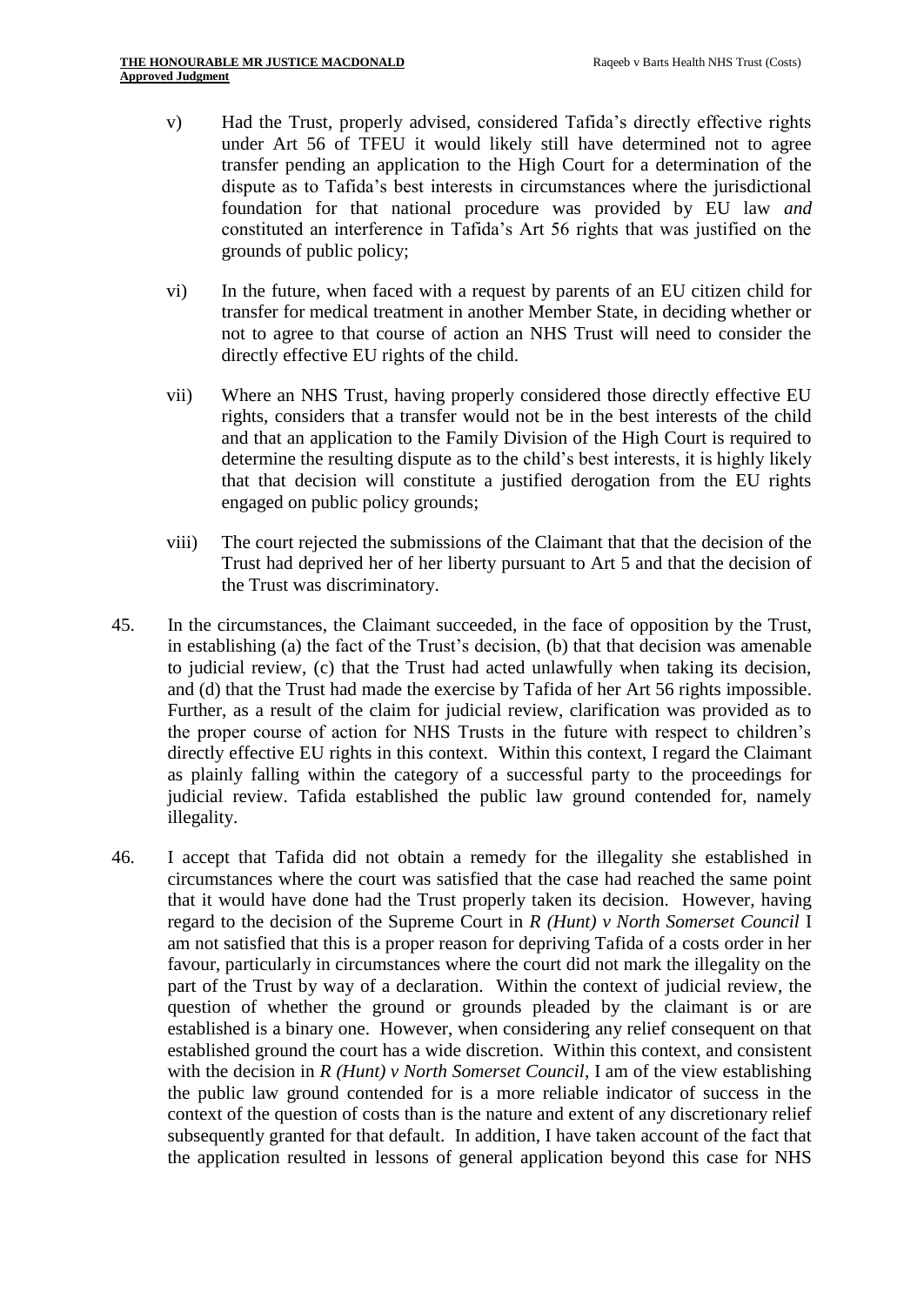Trusts regarding their treatment of the directly effective EU rights of children in the context with which this case was concerned.

- 47. Finally, I must also recognise that the Claimant was not successful in her submission that the decision of the Trust had deprived her of her liberty pursuant to Art 5. With respect to the argument regarding the contended for deprivation of liberty, that argument was advanced notwithstanding that the Court of Appeal has twice expressed the view that a person is not being deprived of their liberty where they are receiving treatment and are restricted physically by their infirmities and by the treatment they are receiving (see *Evans v Alder Hey Children's NHS Trust* [2018] 4 WLUK 624 at [12] and *Gard* [2017] 4 WLR 131). Within this context, that argument was always bound to fail and time should not have been taken up with it, requiring as it did the respondent to respond orally and in writing.
- 48. Within the foregoing context, satisfied as I am that Tafida was the successful party in the claim for judicial review, I can find no reason for disapplying ordinary rule in proceedings of this nature that the unsuccessful party should pay the successful parties costs. I am not satisfied that, however many times the Trust chooses to advance the submission, that there is any basis for concluding that the application for judicial review was some species of calculated campaign to deprive Tafida of a best interests decision and hence any basis to deprive Tafida of her costs of the judicial review on that reasoning. I reach the same conclusion with respect to the other aspects of alleged 'conduct' raised by the Trust. However, given my observations above regarding the submissions concerning deprivation of liberty, I *am* satisfied that the Claimant should not recover that part of her costs relating to the submissions concerning Art 5 of the ECHR. Adopting a broad approach and having regard to the amount of time taken on that point, I am satisfied that an order for costs should be made in favour of the Claimant that she should recover 80% of her costs of the *application for judicial review* from the Respondent Trust, to be assessed on the standard basis if not agreed.

## *Proceedings under the Children Act 1989*

- 49. I am not however persuaded, in the different context constituted by proceedings under the Children Act 1989, that it is appropriate to make a costs order in favour of the parents in those proceedings. The latter proceedings concerned a best interests decision under Part II of the Children Act 1989. Whilst it is the case that within those proceedings the parents persuaded the court to reach a conclusion consistent with their articulation of what was in Tafida's best interests, and to that extent have been successful, in my judgment there are powerful arguments against making a costs order in favour of the parents in the proceedings under the Children Act 1989.
- 50. I am not at all persuaded by the primary costs submission made by the parents that to refuse to make a costs order against the Trust, in circumstances where these proceedings engaged the core Art 8 rights of the parents, would result in an unacceptable inequality of arms as between the parents and the State in breach of Art 6 of the ECHR.
- 51. Most obviously, there was, as a matter of fact, no inequality of arms in the proceedings. The parents had the benefit of a highly experienced team of solicitors and were represented by specialist leading and junior counsel throughout the hearing.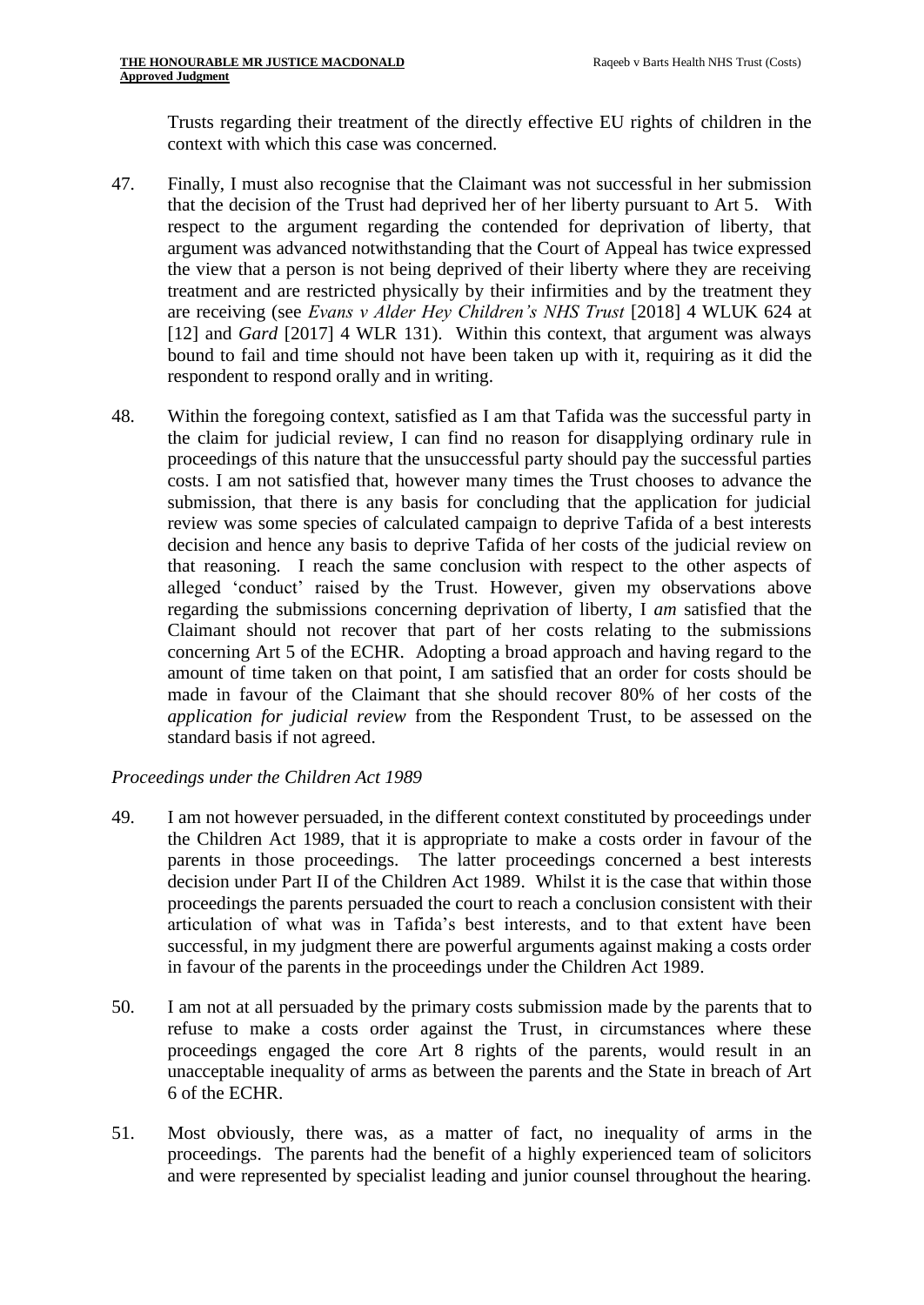Within this context, it is entirely artificial (and indeed illogical) to argue that were a costs order not now to be made the parents Art 6 rights would be breached for lack of equality of arms. If the parents had wished to argue that they would suffer from an inequality of arms in breach of Art 6 unless, in the absence of legal aid, the Trust funded their legal costs then this argument fell to be run *before* the final hearing, supported by evidence that the parents would not have the benefit of legal representation unless a species of costs funding order was to be made. Such an application for a public body to make up the deficit in legal funding resulting from an absence of provision under the legal aid legislation would have faced significant difficulties for the reasons I articulated in *HB v A Local Authority and Anor (Wardship: Costs Funding Order)* [2017] EWHC 524 (Fam).

- 52. Further, and within this context, absent any inequality of arms for the purposes of Art 6, whilst I acknowledge there is an apparent inconsistency in the approach to public funding as between a parent who is facing care proceedings concerning the welfare of their child brought by the State, in the guise of the local authority, and a parent who is facing proceedings of the instant nature brought by the State, in the guise of an NHS Trust, that is a matter for Parliament and not for the court. In considering whether to grant an order for costs, the court assesses that question against well settled criteria and well settled principles that have specific application in proceedings relating to children and on the facts of the individual case. To make an order for costs against a public body simply to remedy the fact that Parliament has not provided for public funding in the circumstances in question would be impermissible unless such a costs order is justified on ordinary principles in the particular circumstances of the case. It is not for the court to fill a lacuna by making a costs order against an NHS Trust where there is otherwise no principled basis for such an order on ordinary principles.
- 53. In the foregoing context, whether a costs order should be made in favour of the parents in the proceedings under the Children Act 1989 falls to be determined on the principles that ordinarily apply to the making of costs in proceedings concerning the welfare of children under the 1989 Act, and in particular proceedings concerning the welfare of children that are brought by public bodies that are under a duty to do so.
- 54. I am not persuaded that there is a distinction to be drawn between a local authority that brings care proceedings in respect of a child about whom there are welfare concerns and an NHS Trust which brings proceedings in respect of a child about whom there are differences of opinion between the parents and the treating doctors over what is in that child's medical best interests. Both are bodies of the State, both are under a duty to place the welfare issue before the court where there is a dispute to be resolved and in both cases there is a public interest grounded in the welfare of the child in ensuring that neither local authorities nor NHS Trusts are deterred from discharging that duty by the prospect of costs orders.
- 55. Within this context, the Trust had no choice but to make an application for a determination of Tafida's best interests in circumstances where there was a disagreement between the parents and the treating clinicians as to those best interests. The Trust was obliged to make such an application in the fulfilment of the Trust's duty of care to Tafida and pursuant to its obligations under s 11(2)(a) of the Children Act 2004 otherwise a void would have existed in respect of consent. More fundamentally, the Trust had to make the application because, as I found, that is the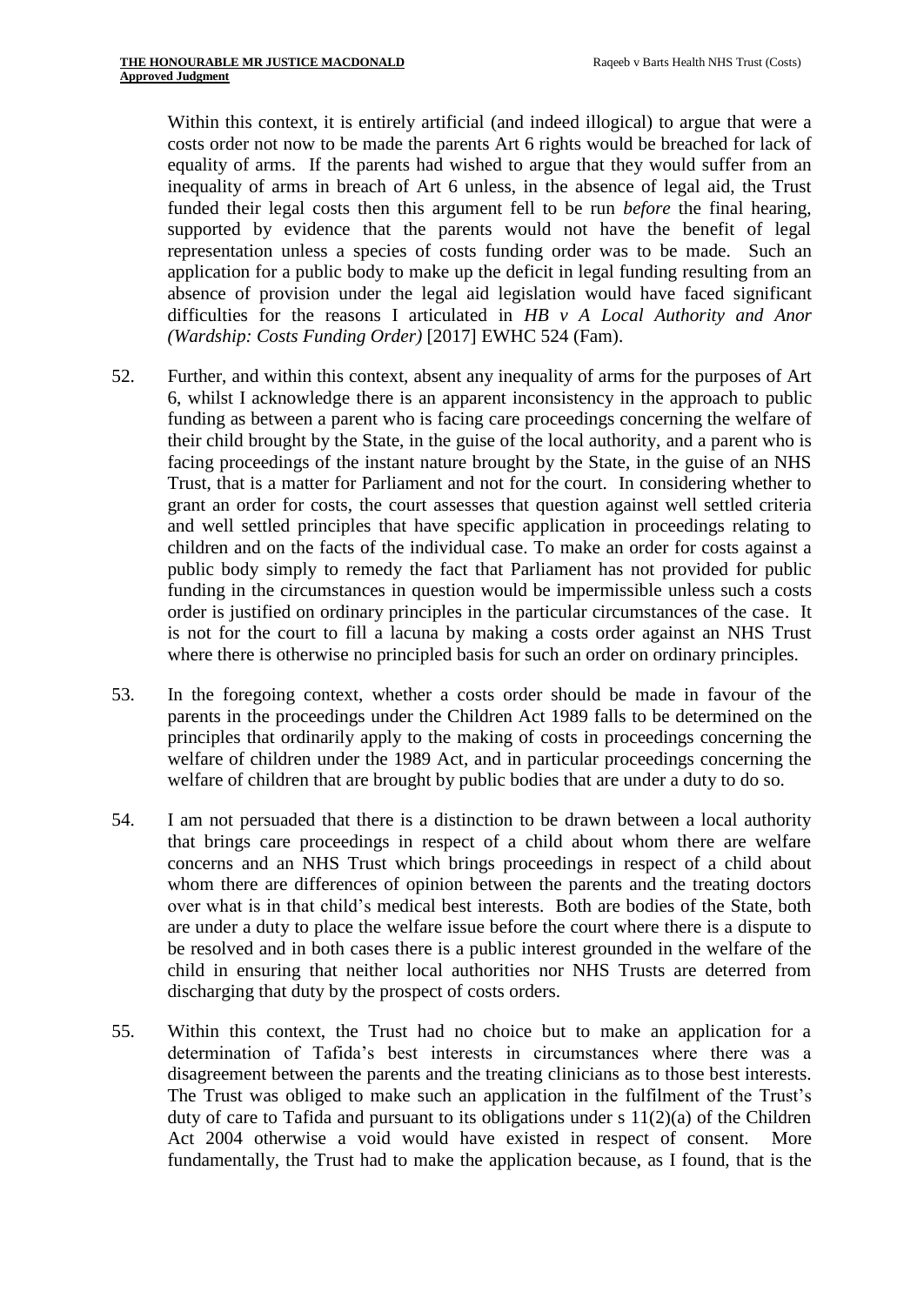procedure that is mandated where there is an unresolvable disagreement between doctors and parents as to a child's best interests.

- 56. Within this context, I accept that the consequences of making a costs order against a Trust in the foregoing circumstances is likely to risk a chilling effect were Trust to be penalised in costs for bringing, and 'losing' a finely balanced case which it is was its duty to bring before the court. More generally, if NHS Trusts are at risk of a costs order on 'losing' an application under s 8 of the Children Act 1989 in a case of this nature, in what is already a complex, difficult and contentious area of law, I am satisfied that there is a risk that Trusts will be deterred from making such applications by the tension between their safeguarding obligations in relation children who are not deriving benefit from life sustaining treatment and the duty to fund the treatment needs of all patients. Further, I accept that there is a risk that where the parents have secured private funding for all treatment the risk of costs will tempt Trusts to depart from medical opinion and to prefer the fully funded position of the parents, which preference avoids the costs risk. I am satisfied that each of these risks is not fanciful when the submissions of the Trust are considered through the prism of the widely acknowledged pressure on resources in the NHS. Within this context, I further accept the submission of the Trust that such an outcome would affect the children most in need of a judicial determination of their best interests, namely those where the decision is a finely balanced one and therefore where the 'litigation risk' presented by proceedings that put the Trust at risk of costs concomitantly higher.
- 57. In the foregoing context, I am persuaded that the ordinary approach to the making of of costs orders in proceedings concerning the welfare of children under the Children Act 1989 should apply in these proceedings, namely that such an order should be the exception and not the rule. In these proceedings, I am further satisfied that this principle is given even greater focus by the finely balanced nature of the decision in this case. Within this context, I am not satisfied that the arguments concerning equality of arms or matters of 'conduct' that the parents seek to raise amount to reasons to make, exceptionally, a costs order in the proceedings under the Children Act 1989. Finally, I have also had regard to the fact that the parents have in this case raised a significant sum of money that was expressly stated to be for the funding of legal costs. In those circumstances, I am still less inclined to risk the disadvantages of departing from the ordinarily approach.
- 58. Finally, in so far as it is suggested by Mr Sachdeva and Ms Kohn that Tafida should also recover her costs in the proceedings under the Children Act 1989 there are two difficulties with that submission. Firstly, Mr Sachdeva and Ms Kohn do not represent Tafida in the proceedings under the Children Act 1989, that role being fulfilled by CAFCASS and Mr Gration. The latter make no application for costs in the proceedings under the 1989 Act. Second, and in any event, the principles I have set out above that render costs orders in proceedings under the 1989 Act the exception and not the rule apply with equal force to the costs incurred in those proceedings by Tafida.
- 59. In these circumstances, I am satisfied that the appropriate order for costs in the proceedings under the Children Act 1989 is no order as to costs.